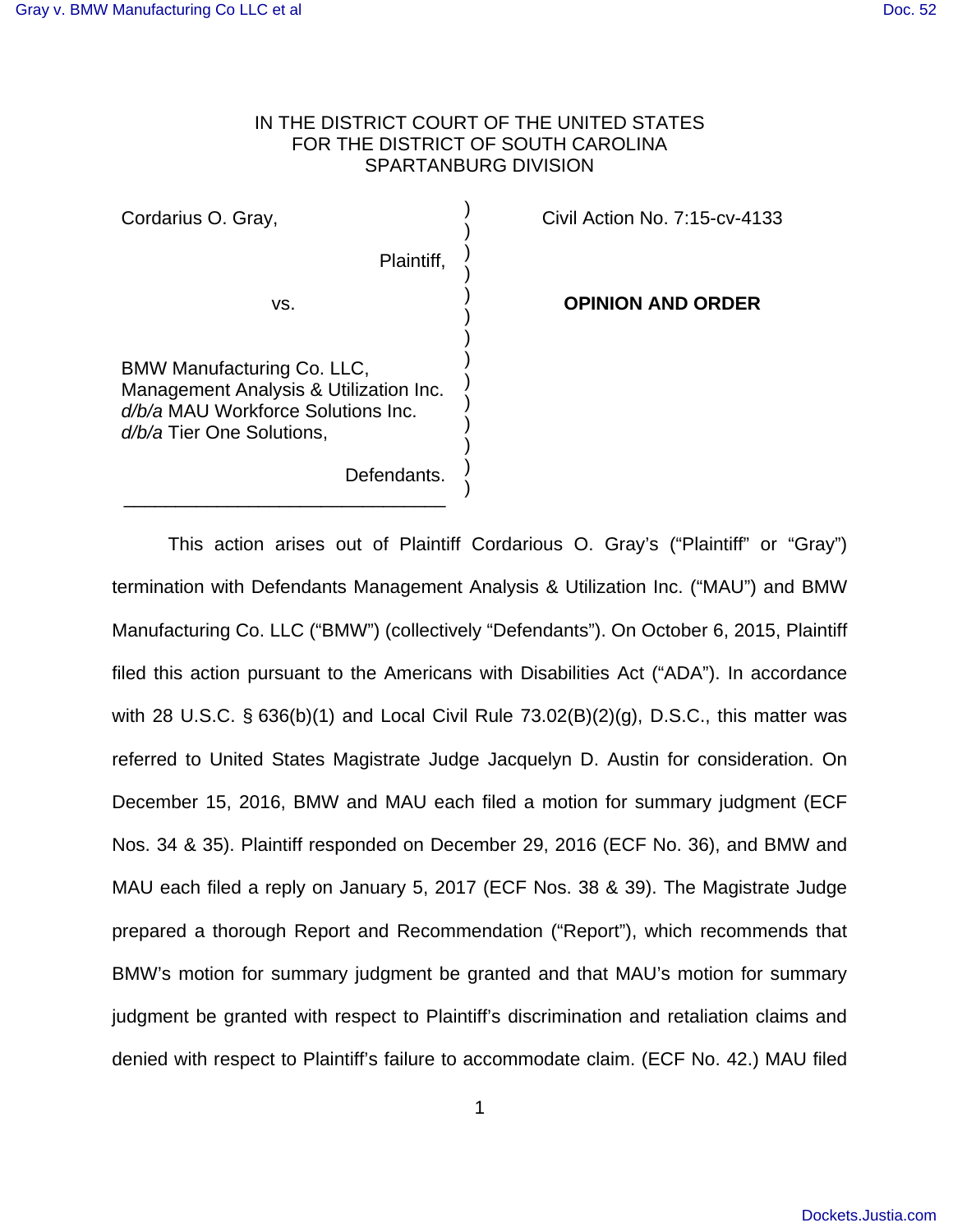timely objections (ECF No. 43), to which Plaintiff replied (ECF No. 47). Plaintiff filed timely objections (ECF No. 44), to which BMW and MAU replied (ECF Nos. 45 & 48). After careful consideration of the record, the briefing, and the relevant law, and for the reasons set forth herein, the Court adopts the Report, grants summary judgment as to BMW, grants summary judgment as to MAU with respect to the discrimination and retaliation claims, and denies summary judgment as to MAU with respect to the failure to accommodate claim.

## **BACKGROUND AND PROCEDURAL HISTORY**

 The Report sets forth in detail the relevant facts and standards of law and the Court incorporates them and summarizes below only in relevant part. In his complaint Gray alleges causes of action for (1) termination of his employment because of a disability (discrimination claim), (2) denial of reasonable accommodation for said disability (failure to accommodate claim), and (3) retaliation for engaging in protected activity (retaliation claim) under the ADA. Gray was an employee of MAU assigned to work as a production associate at the BMW manufacturing plant in Greer, South Carolina.<sup>1</sup> BMW concedes that it is Gray's "employer" for purposes of the ADA, pursuant to a joint employment relationship between MAU and BMW.

MAU maintains an employee handbook that applies to associates assigned to work at BMW. Gray received a copy of this handbook when he began working for MAU. The handbook contains MAU's alcohol and substance abuse policy. The policy states that any employee will be drug tested "after any accident." The policy further provides: "If an associate tests positive in the initial on-site test, he/she will immediately be

 1 BMW has a contractual relationship with MAU, under which MAU provides personnel services to BMW. (ECF No. 42 at 2 n.1.)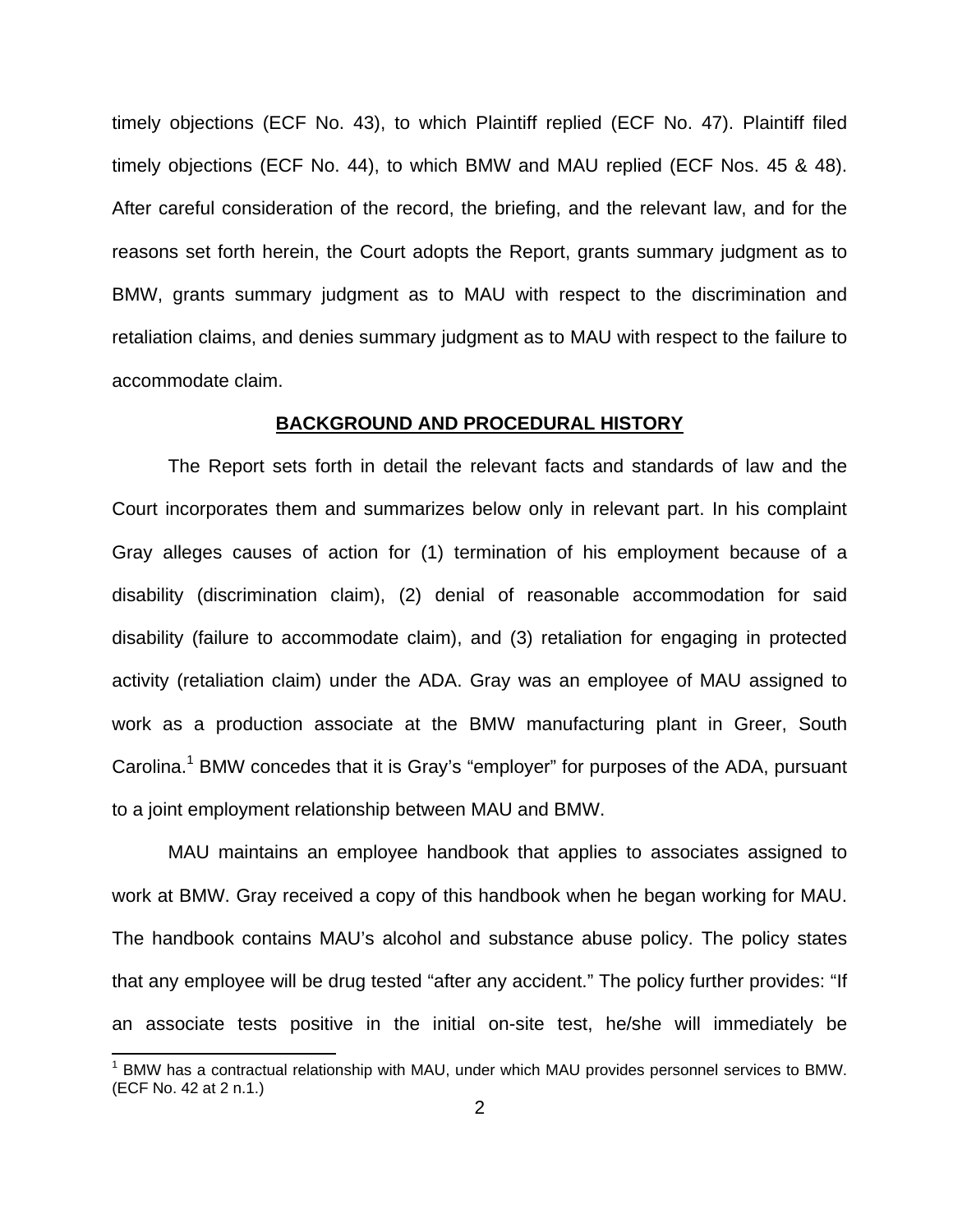suspended until verification of the test results by an off-site laboratory. If the Medical Review Officer confirms a positive test by the off-site laboratory, then the associate's employment will be terminated." (ECF No. 35-8 at 13.)

As part of the new-hire process in November 2012, Gray submitted to a preemployment drug screen, and completed a consent form on which he indicated he was taking 20 mg of Adderall. The results of the pre-employment drug screen, however, were negative. Gray never made further disclosure of his Adderall use than this preemployment consent form. Throughout his employment with MAU at the BMW plant, Gray took Adderall every day that he worked.

On January 22, 2013, Gray was using a forklift to stack a container on top of another container. While performing this task, Gray hit and damaged a wall mounted control panel with a container, and was required to submit to a drug test in accordance with the policy. The initial onsite drug screen was negative. Gray reported as directed for a laboratory drug screen on January 24, 2013, and again indicated 20 mg of Adderall on the consent form. On January 29, 2013, Gray's hair sample drug screen came back negative. On February 3, 2013, Gray's urine drug screen came back positive for amphetamines.

MAU contracted with Spartanburg Regional Occupational Health ("SROH") to perform its drug testing confirmation processes. A representative of SROH, LaShaunna Brannon ("Brannon"), was supposed to follow up with Gray to request proof of a valid prescription for Adderall. Brannon states that she called Gray at the phone number listed on the consent form on four consecutive days and, receiving no answer, left messages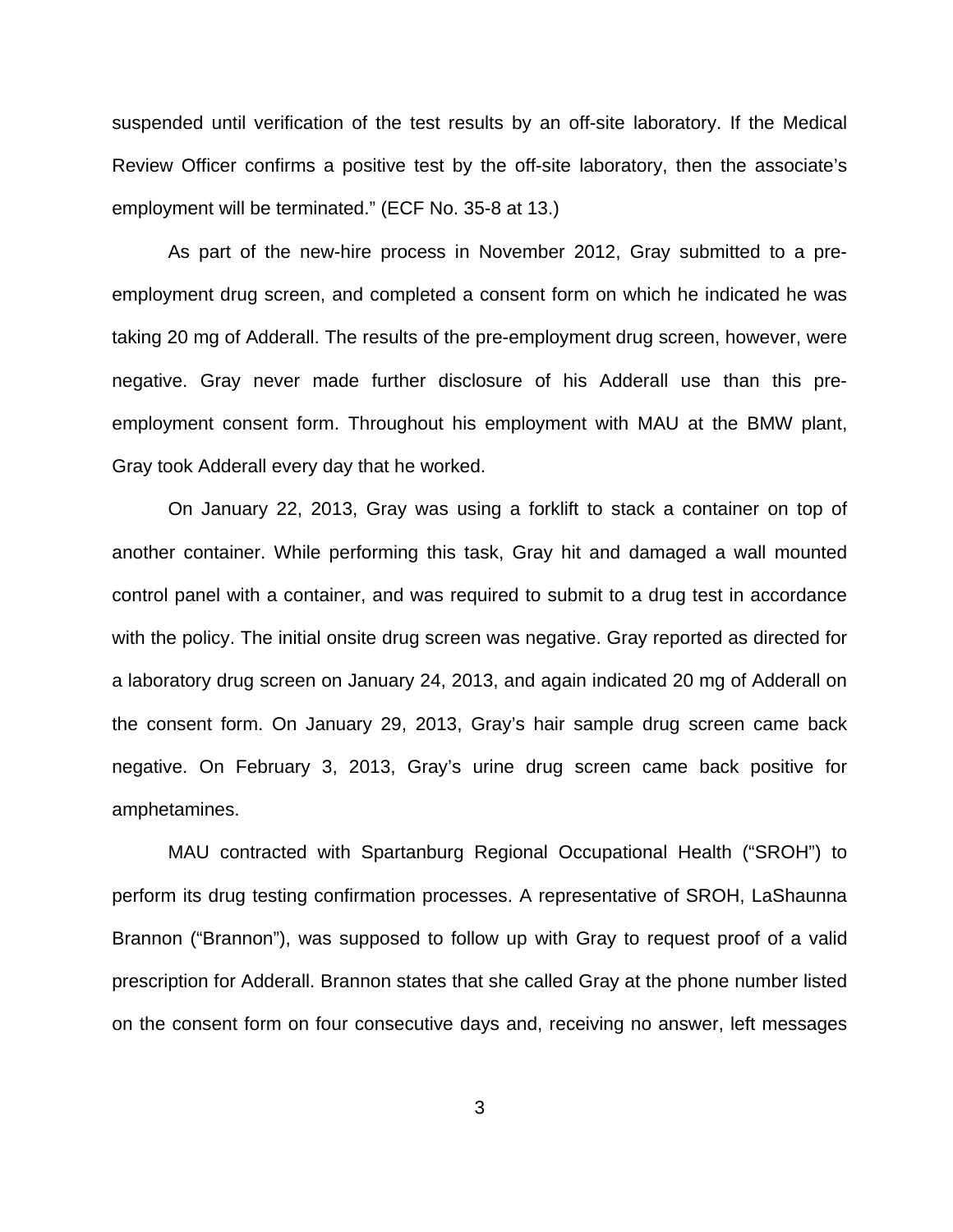each time requesting Gray to call back. Gray states that he never received any calls from Brannon, and that voicemail service was not even set up on the phone number in question. Gray never provided a prescription for Adderall to SROH.

Next, Brannon forwarded Gray's positive test result to Dr. Michael Alday ("Alday"), the Medical Review Officer ("MRO"), for review and certification. Brannon informed Alday that she had contacted Gray on four consecutive days and left messages, but had received no response. On February 8, 2013, Alday signed the results of Gray's urinalysis screen, certifying a positive result for amphetamines.

SROH forwarded the certified positive drug screen to MAU on February 8, 2013. On February 11, 2013, MAU supervisors, including Jody Devore ("Devore"), Ronnie Rice ("Rice"), and Dwayne Oakley ("Oakley"), discussed the positive result in an email chain. (Ex. 3, Rice Dep., ECF No. 36-4 at 9-10.) Devore forwarded the email to Kim Hoffman ("Hoffman"), a nurse with an occupational health background, and asked the following question:

Kim,

Do we need to have the Doctor take a second look at this. [sic] The individual stated that they are on Aderal [sic] which may possibly show up as Amphetamines. Coradrius may just need to bring in his script for the medication. Please advise.

(Id. at 9.) Oakley, who was copied on the forward to Hoffman, responded: "The MRO actually makes contact with any employees [sic] that has a positive screening to discuss medications that they are taken [sic] before signing off on the screening." (Id.)

Rice, who was Gray's direct supervisor at MAU, made the decision to terminate Gray on February 13, 2013. Devore approved the termination decision on February 14,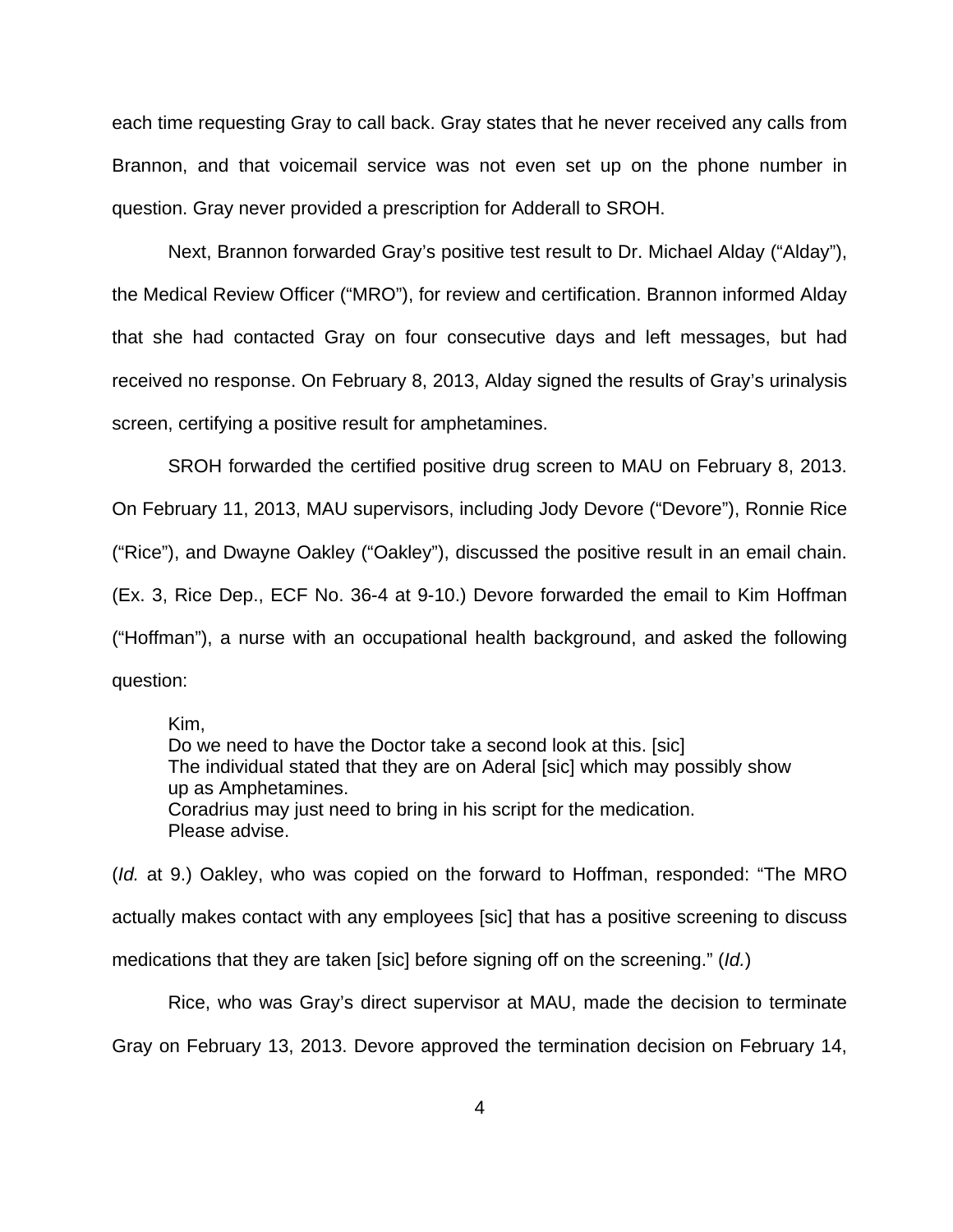2013. On February 15, 2013, after Gray had worked almost a full day, Rice met with Gray and another unidentified MAU supervisor, and informed Gray that his position with MAU was terminated based on the positive drug test result ("termination meeting"). During the meeting, Gray offered to provide proof of a prescription for Adderall, and stated that he was taking the medication due to a diagnosis of ADD. Rice told Gray that because he had failed to respond to calls from the testing site or to provide a valid prescription, the test results had been certified as positive.

 After the termination meeting, Gray contacted MAU about submitting proof of a prescription for Adderall. He spoke with an unidentified employee at MAU, who instructed him to call the drug testing center. However, when Gray called the testing center, he was told that MAU would have to give the testing center permission to accept his submission of a prescription.

On June 13, 2013, Gray filed charges of discrimination with the EEOC alleging that MAU and BMW had discriminated against and retaliated against him on the basis of a disability. The EEOC issued a notice of right to sue on July 8, 2015, and this lawsuit was filed on October 6, 2015.

BMW and MAU seek summary judgment on all causes of action. In general, they argue that Gray's termination was the routine result of a certified positive drug test, conducted in accordance with MAU's alcohol and substance abuse policy. According to Defendants, Gray was provided with multiple opportunities to substantiate his lawful Adderall use by providing a valid prescription and never did so. Thus, Defendants argue, MAU was justified in terminating Gray, and the Court should not second guess its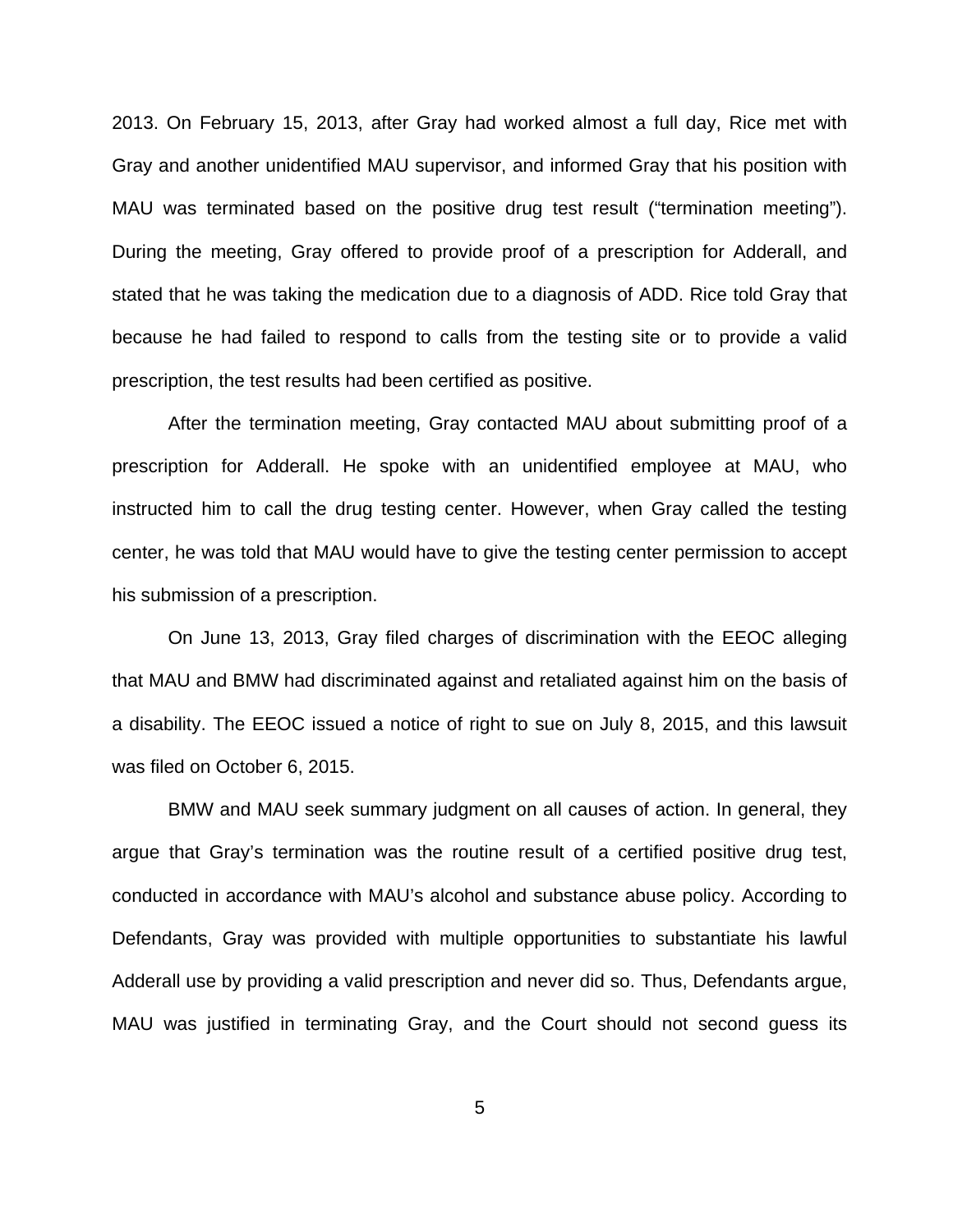business judgment. Gray opposes summary judgment, arguing generally that Defendants knew he was taking Adderall, and knew that he had a prescription, but decided to fire him anyway. Gray asserts that his ADD was the real reason for his termination, and that Defendants failed to make reasonable accommodation for this disability when he asked to produce a valid prescription during the termination meeting so that he could keep taking Adderall while working for Defendants. In addition, Gray argues that his termination was ultimately in retaliation for him making this accommodation request.

 The Court has thoroughly reviewed the objections to the Report and the relevant case law. Additionally, the parties appeared before the Court for oral argument on their objections on July 26, 2017. (ECF No. 51.) After due consideration, the Court finds that the law entirely supports the Magistrate Judge's conclusions and recommendations; thus, the Court will overrule the parties' objections and enter judgment accordingly.<sup>2</sup>

#### **STANDARD OF REVIEW**

 The Magistrate Judge makes only a recommendation to this Court. The recommendation has no presumptive weight. The responsibility for making a final determination remains with this Court. Mathews v. Weber, 423 U.S. 261, 270 (1976). The Court is charged with making a de novo determination of any portions of the Report and Recommendation to which a specific objection is made. The Court may accept, reject, or modify, in whole or in part, the recommendation made by the Magistrate Judge or may recommit the matter to the Magistrate Judge with instructions. See 28 U.S.C. §

<u> 1989 - Andrea Andrew Maria (h. 1989).</u><br>D

 $2$  As always, the Court says only what is necessary to address the parties' objections against the already meaningful backdrop of a thorough Report of the Magistrate Judge; comprehensive recitation of law and fact exists there.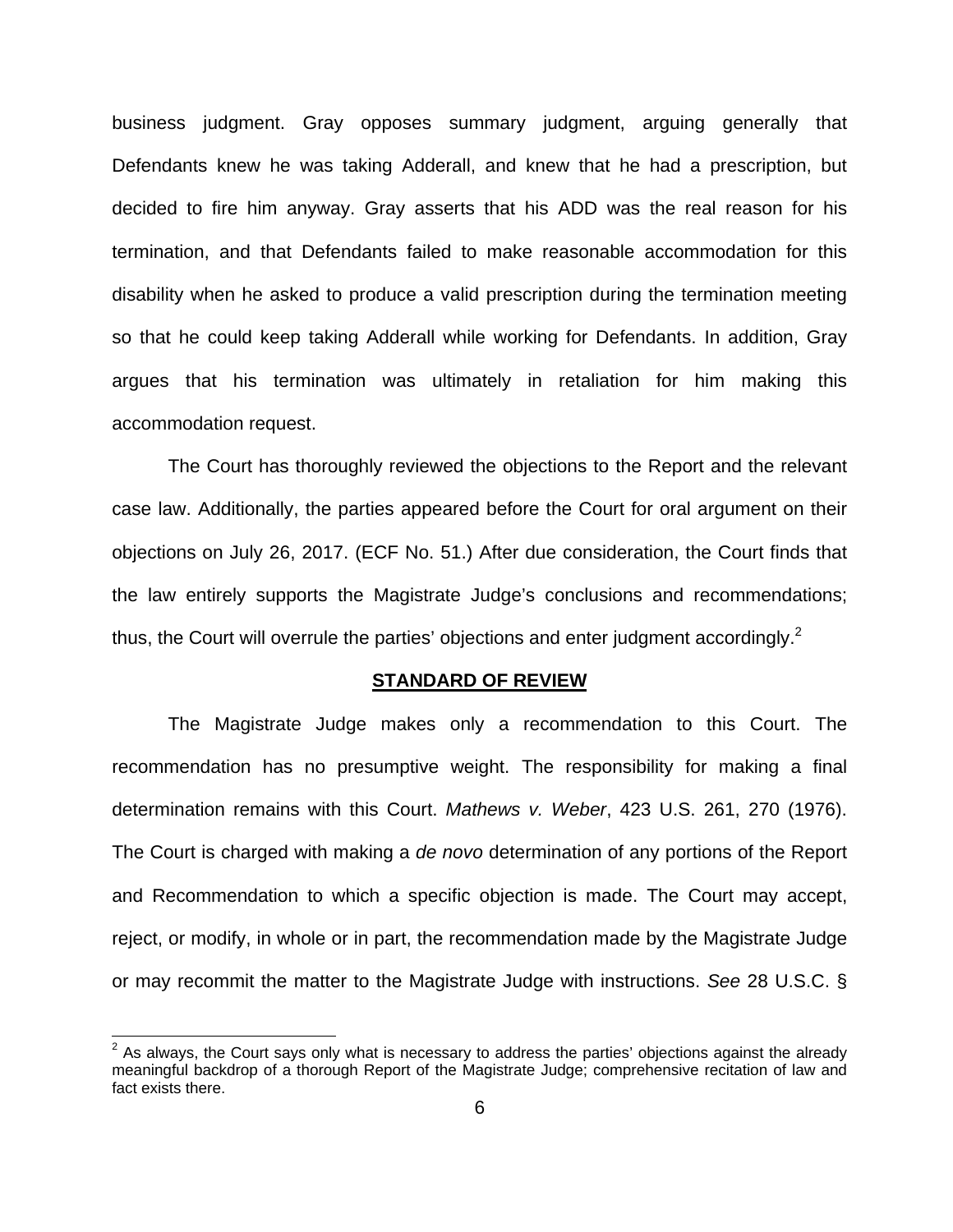$636(b)(1)$ . The Court need not conduct a *de novo* review when a party makes only "general and conclusory objections that do not direct the court to a specific error in the magistrate's proposed findings and recommendations." Orpiano v. Johnson, 687 F.2d 44, 47 (4th Cir. 1982). In the absence of a timely filed, specific objection, the Magistrate Judge's conclusions are reviewed only for clear error. See Diamond v. Colonial Life & Accident Ins. Co., 416 F.3d 310, 315 (4th Cir. 2005).

#### **DISCUSSION**

#### **MAU's Objections**

MAU objects to the Report, arguing the Magistrate Judge erred in finding that questions of fact remain with regard to whether MAU denied Plaintiff a reasonable accommodation. (ECF No. 43 at 1.) In order to establish a prima facie case of failure to accommodate, Plaintiff must show: (1) he is an individual who has a disability within the meaning of the ADA; (2) his employer knew of the disability; (3) with reasonable accommodations, he was otherwise qualified to perform the essential functions of the job; and (4) his employer refused to make such reasonable accommodations. Wilson v. Dollar Gen. Corp., 717 F.3d 337, 345 (4th Cir. 2013). Specifically, MAU argues that the Magistrate Judge erred in finding that there is a question of fact with regard to (1) whether Plaintiff has a disability within the meaning of the ADA, (2) whether MAU had notice of the alleged disability, and (3) whether MAU refused to provide a reasonable accommodation. (ECF No. 43 at 2.)

MAU first asserts that Gray's affidavit should not have been considered by the Magistrate Judge in her analysis of whether Gray is disabled within the meaning of the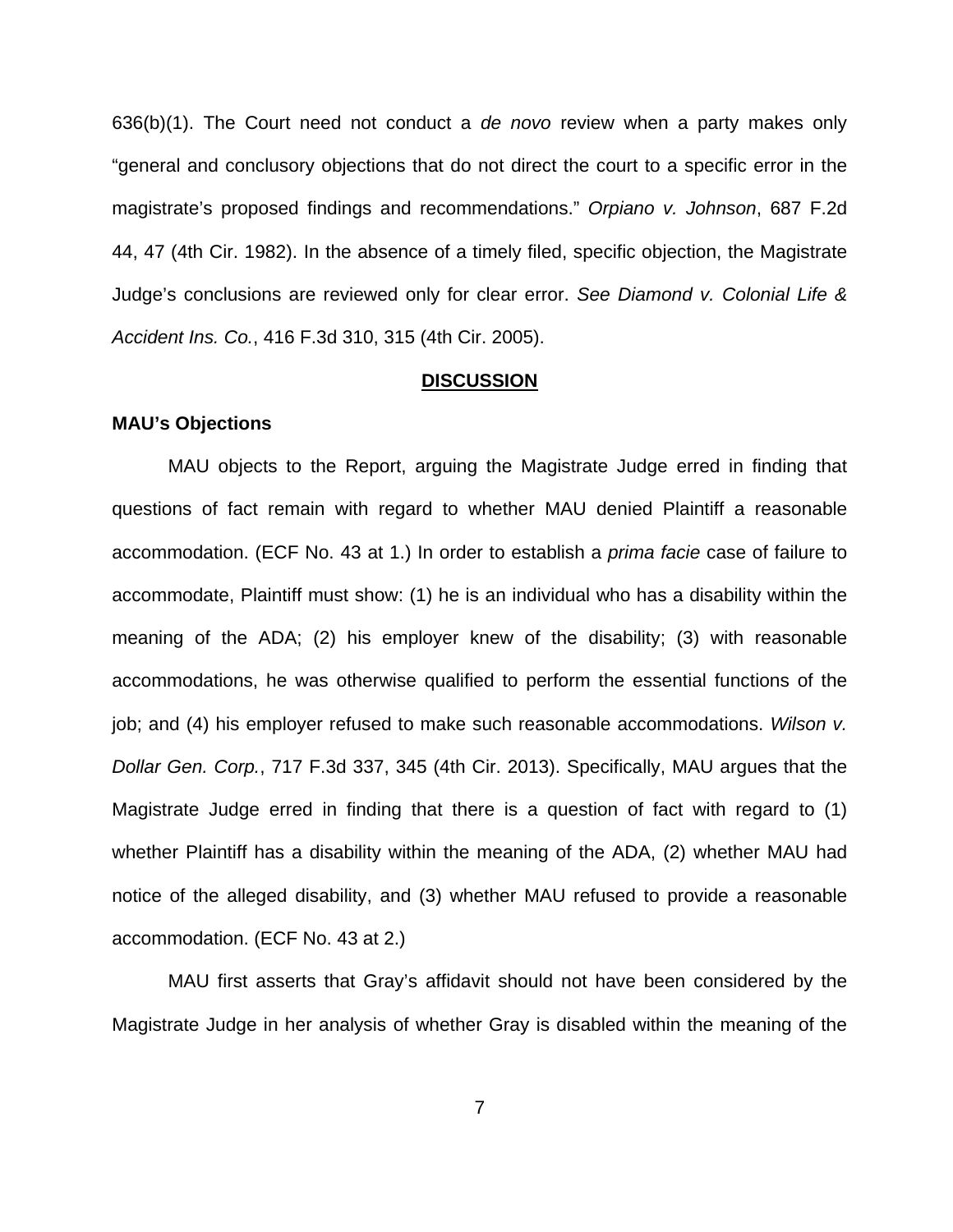ADA, because the affidavit conflicts with Gray's deposition testimony that the only symptom of his ADD was "lack of focus," and Gray should not be permitted to manufacture an issue of fact by submitting an affidavit that contradicts prior deposition testimony. (Id. at 2-5.) The Magistrate Judge specifically addressed MAU's contention that the affidavit is inadmissible in her Report:

MAU argues that Plaintiff's affidavit is inadmissible and should be disregarded because it contradicts his prior deposition testimony. [Doc. 39 at 14-15.] The Fourth Circuit Court of Appeals has held,

"If a party who has been examined at length on deposition could raise an issue of fact simply by submitting an affidavit contradicting his own prior testimony, this would greatly diminish the utility of summary judgment as a procedure for screening out sham issues of fact." A genuine issue of material fact is not created where the only issue of fact is to determine which of the two conflicting versions of plaintiff's testimony is correct.

Barwick v. Celotex Corp., 736 F.2d 946, 960 (4th Cir. 1984) (internal citations omitted). However, here, Plaintiff's affidavit does not contrast starkly with his deposition testimony. Instead, Plaintiff's affidavit explains in more detail the symptoms caused by his ADD. Plaintiff testified in his deposition that lack of focus was the only symptom caused by his ADD and that he took Adderall to stay on task and stay focused [Doc. 35-2 at 8-9], and his affidavit simply describes in more detail his inability to focus and the results of his inability to focus when he is not taking Adderall [Doc. 36- 2]. Accordingly, the Court considers Plaintiff's affidavit with respect to the symptoms caused by his ADD.

(ECF No. 42 at 17 n.1.) The undersigned agrees with the Magistrate Judge that Gray's

affidavit expounds upon the symptoms of his ADD, rather than conflicting with his deposition testimony. MAU's arguments are unpersuasive to show that the affidavit impermissibly manufactures a question of material fact regarding Gray's alleged disability. Accordingly, the Court finds that the Magistrate Judge properly considered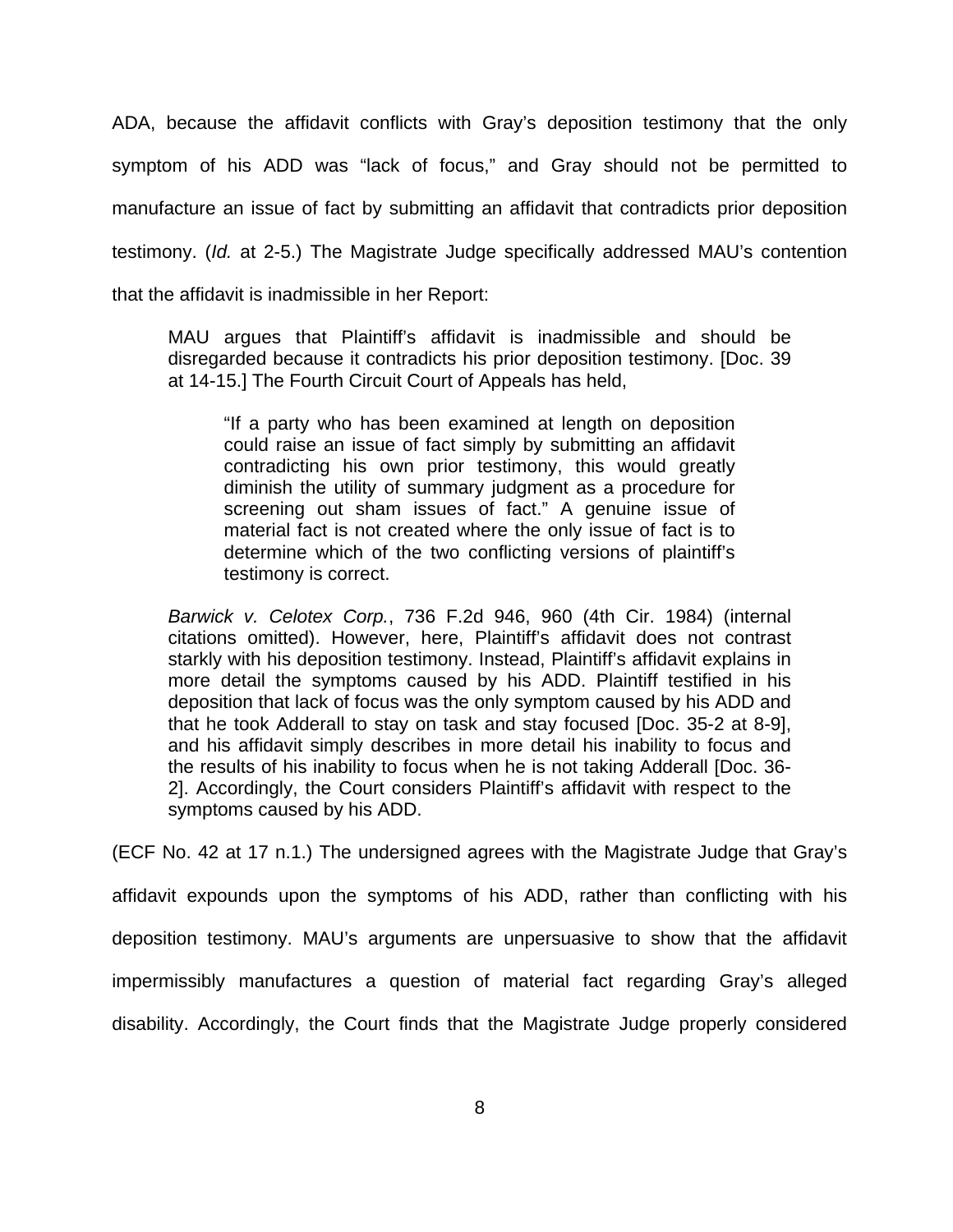Gray's affidavit in analyzing the failure to accommodate claim.

 In his deposition, Gray was asked what "symptoms" he generally experienced as a result of his ADD, to which question Gray responded simply: "Lack of focus." (Gray Dep. 32:24-33:2, ECF No. 36-1.) Gray was then asked if there was "[a]nything else," to which he responded: "No, sir." (*Id.* at 33:3-4.) It should be noted that Gray was not asked any questions about the impact of his struggle with "lack of focus" upon his vocational life or any other major life activities. It is one thing to be asked to provide a list of symptoms; it is another thing to be asked to explain the effect of those symptoms.

 In his affidavit, Gray expounds upon the effect of his difficulty focusing on certain tasks over the course of his lifetime, to include "extreme difficulty concentrating for extended periods of time," "difficulty listening to and understanding what was being taught" in school, having a "very hard time working effectively" and being "unable to focus on [his] work" when unmedicated. (Gray Aff. ¶¶ 2-11, ECF No. 36-2.) Nothing about this elaboration upon the impact of Gray's ADD on his ability to "focus" or "concentrate" is contradictory with his deposition testimony. Therefore, Gray's affidavit was properly included in the analysis of whether a genuine issue of material fact remains regarding Gray's putative disability under the ADA. See Spriggs v. Diamond Auto Glass, 242 F.3d 179, 185 n.7 (4th Cir. 2001) (stating that the exclusion of affidavit evidence on the ground that it is inconsistent with deposition testimony only applies where there exists a "bona fide inconsistency" between the two).

 MAU next contends that the Magistrate Judge erred in finding that MAU had notice of Gray's alleged disability, thus satisfying the second element of a *prima facie*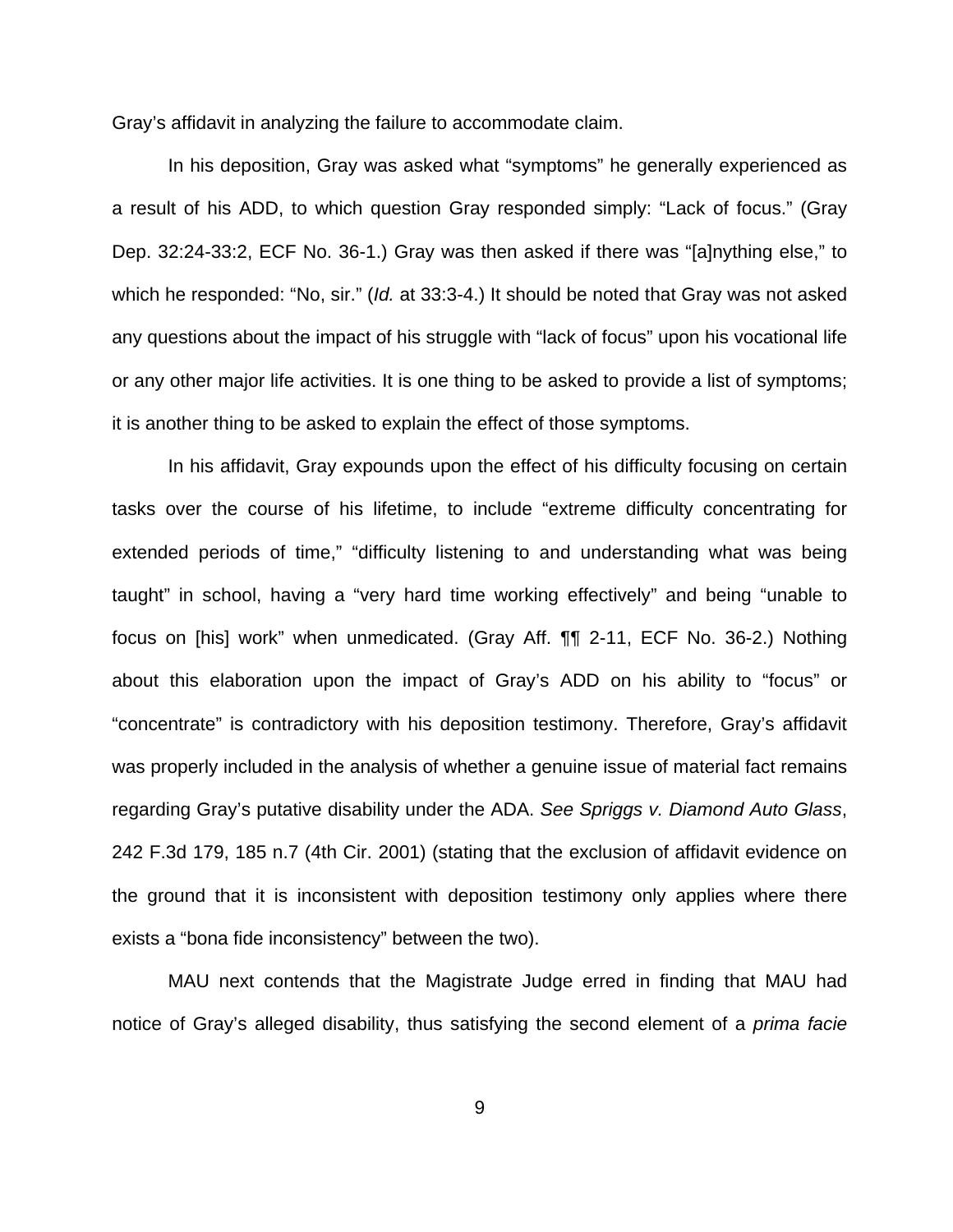case for failure to accommodate. The Magistrate Judge found that Gray's statements to Rice during the termination meeting that he took Adderall for ADD, and Gray's contemporaneous offer to show proof of a valid prescription for Adderall, provide a sufficient basis for a reasonable jury to conclude that Gray requested an accommodation of MAU during the termination meeting. (ECF No. 42 at 18-19.) The premise underlying this conclusion is that Gray was requesting an accommodation for a disability, and that Gray's remarks during the termination meeting were sufficient to put MAU on notice of the disability at that time. MAU contends, however, that Gray's simple assertions about his ADD and associated medication were insufficient to notify MAU that Gray's ADD substantially limited a major life activity. (ECF No. 43 at 5.) MAU points to the fact that Gray had been working at MAU for several months without ever requesting an accommodation, and suggests that there is no evidence of Gray needing an accommodation to perform his job as a production associate. (Id. at 6.)

 This objection exhibits a needlessly technical approach to the concept of what it means for an employee to put an employer on notice of a disability. Certainly, Gray did not use the relevant terms of art in the termination meeting. However, he did not need to. Rather, the Court believes that Gray reacted to Rice's communication of the termination decision in the rational way one might expect of an employee who is hearing for the first time that he is being fired for taking a validly prescribed medicine that he faithfully disclosed on a consent form: by offering to produce the prescription. $3$  In this context, the Court agrees with the Magistrate Judge that a reasonable jury could find that Gray's

 $3$  It is little wonder that Gray did not deem it necessary to make any explicit requests regarding his continuing need to take Adderall prior to the termination meeting, as he had disclosed his Adderall use in the pre-employment drug screening process in November 2012 and had received no notice of an adverse result, nor been required to produce a prescription justifying his use of the medicine.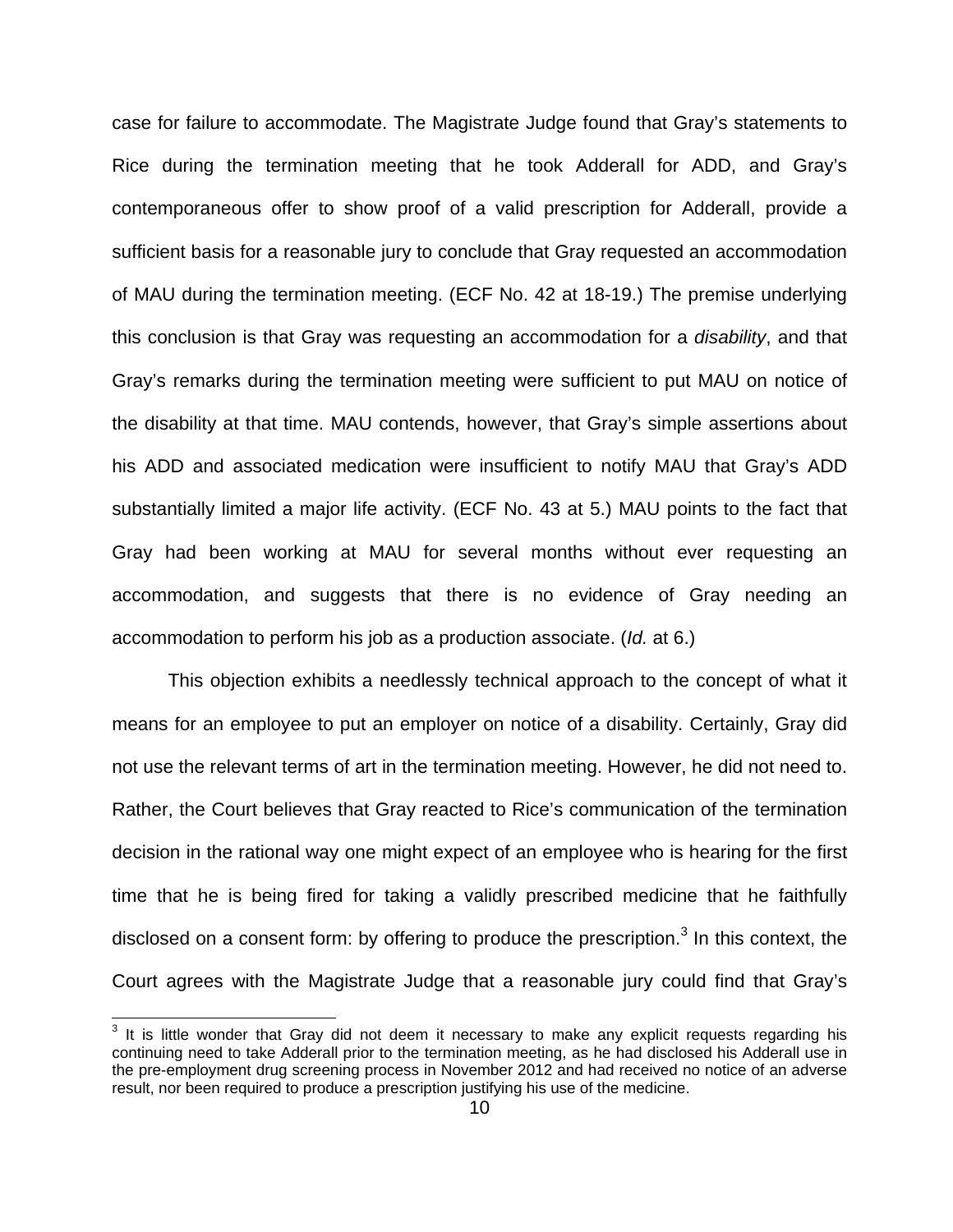comments were sufficient to put MAU on notice of his alleged disability.

 MAU's third objection has two prongs. MAU asserts that the Magistrate Judge erred in finding that a reasonable jury could conclude that Gray's "post-termination" request to submit a prescription was a valid request for a reasonable accommodation, because: (1) MAU's policy does not require modification, as it already contains built-in procedures and protocols designed to afford employees an opportunity to submit a prescription in connection with a positive drug test; and (2) to the extent Gray's request was a request for an accommodation it was untimely because it was made after his termination. (ECF No. 43 at 6-9.)

 With regard to the first prong, MAU argues that under its existing post-accident drug testing policy, the MRO contacts employees who test positive for certain drugs in order to determine if they have a lawful prescription that would explain the positive result. MAU asserts that this policy was satisfied when Brannon attempted to contact Gray on four separate occasions to determine if he had a valid prescription for Adderall. In short, MAU contends that its policy contains a built-in accommodation for individuals who, like Gray, need to explain a positive test result through the provision of a prescription. MAU further argues that it is "undisputed that the aforementioned process was followed in this case." (ECF No. 43 at 7.)

 In making these assertions, MAU relies upon a handwritten form, completed by Ms. Brannon, documenting her efforts to reach Gray by phone, including notations that she "left [a] msg" on each of four occasions. (ECF No. 35-24.) However, Gray testified that he did not receive any missed calls and his phone was not set up to receive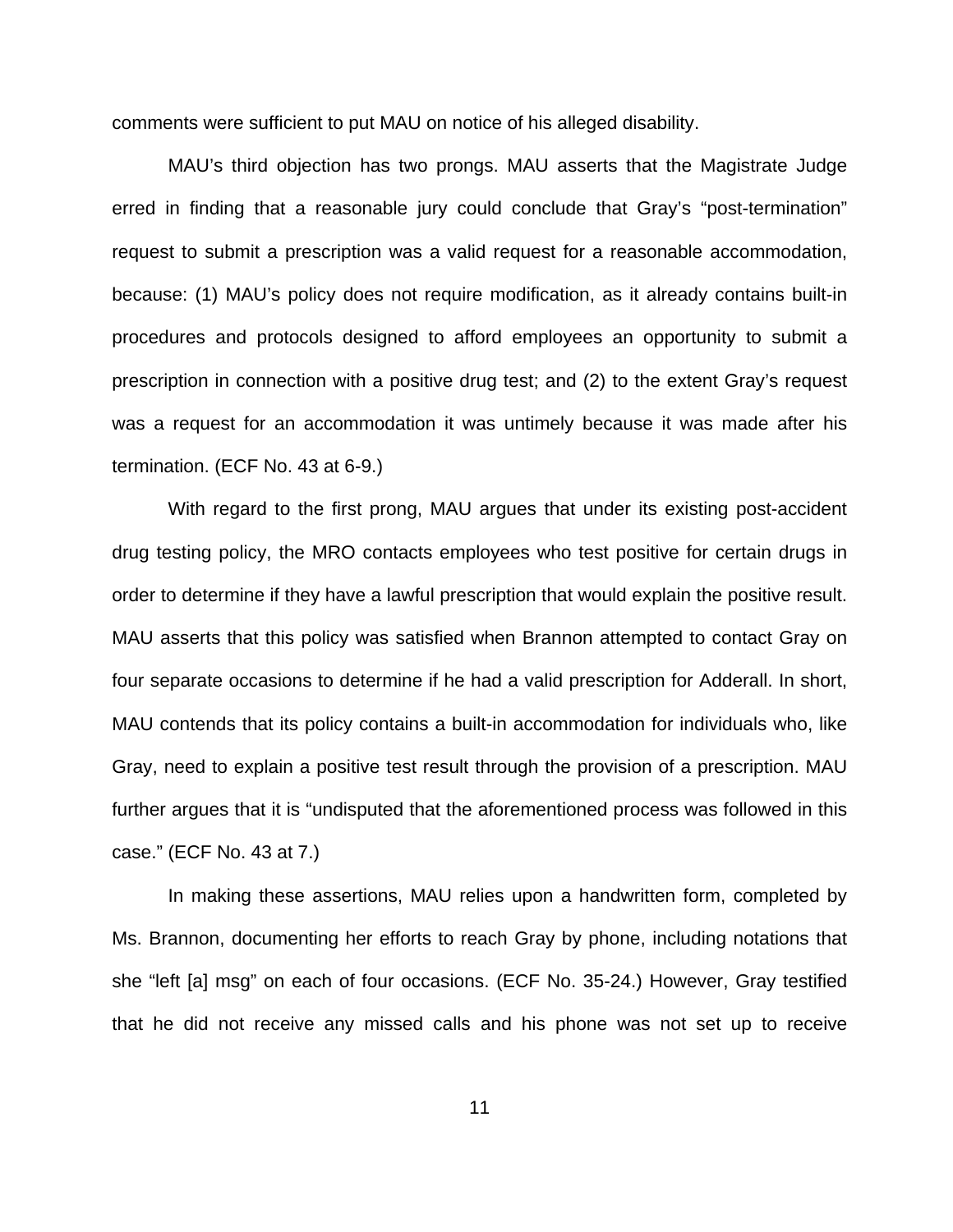messages. (Gray Dep. 58:7-9, 65:23-66:3, 74:10-12, ECF No. 36-1.) Whatever the state of the evidence is with regard to whether MAU adequately followed its own procedure in permitting Gray an opportunity to validate his lawful use of Adderall, it can hardly be characterized as "undisputed." To accept Ms. Brannon's handwritten form as definitive on the point, Gray's testimony notwithstanding, would be to construe the facts in a light favorable to the moving party, a course antithetical to the Court's responsibilities at the summary judgment phase.

 Moreover, to summarily conclude that the "process was followed in this case" would be to elevate form over substance. Brannon testified that in situations where she was unable to reach an employee when attempting to retrieve prescription information she would typically contact the relevant representative of the employer in question, here Michelle Somers ("Somers"), $4$  and ask that representative to facilitate contact with the employee. (Brannon Dep. 30:21-35:24, ECF No. 36-14.) Brannon could not recall whether she spoke with Somers about her inability to reach Gray. (*Id.* at 31:24-33:1.) When Brannon did speak with Somers about a particular MAU employee, the expectation was that Somers would give the employee Brannon's contact information, so that the employee could submit prescription information. (Id. at 34:17-20.) Sometimes the employee in question would bring his or her prescription directly to Somers onsite at BMW, who would forward the documentation to Brannon to save the employee a trip to SROH. (Id. at 35:18-24.) There is no evidence of record to show that Somers contacted Gray at Brannon's behest, or informed Gray of his need to submit prescription

<sup>&</sup>lt;sup>4</sup> Ms. Somers was a contract medical technician located at the BMW manufacturing facility in the Industrial Health Services Department ("IHS"). During the timeframe at issue in this case, IHS was operated by Take Care Health (Walker Dep. 7:20-8:11, ECF No. 34-4), a company with which BMW contracted to handle all occupational health functions at the facility.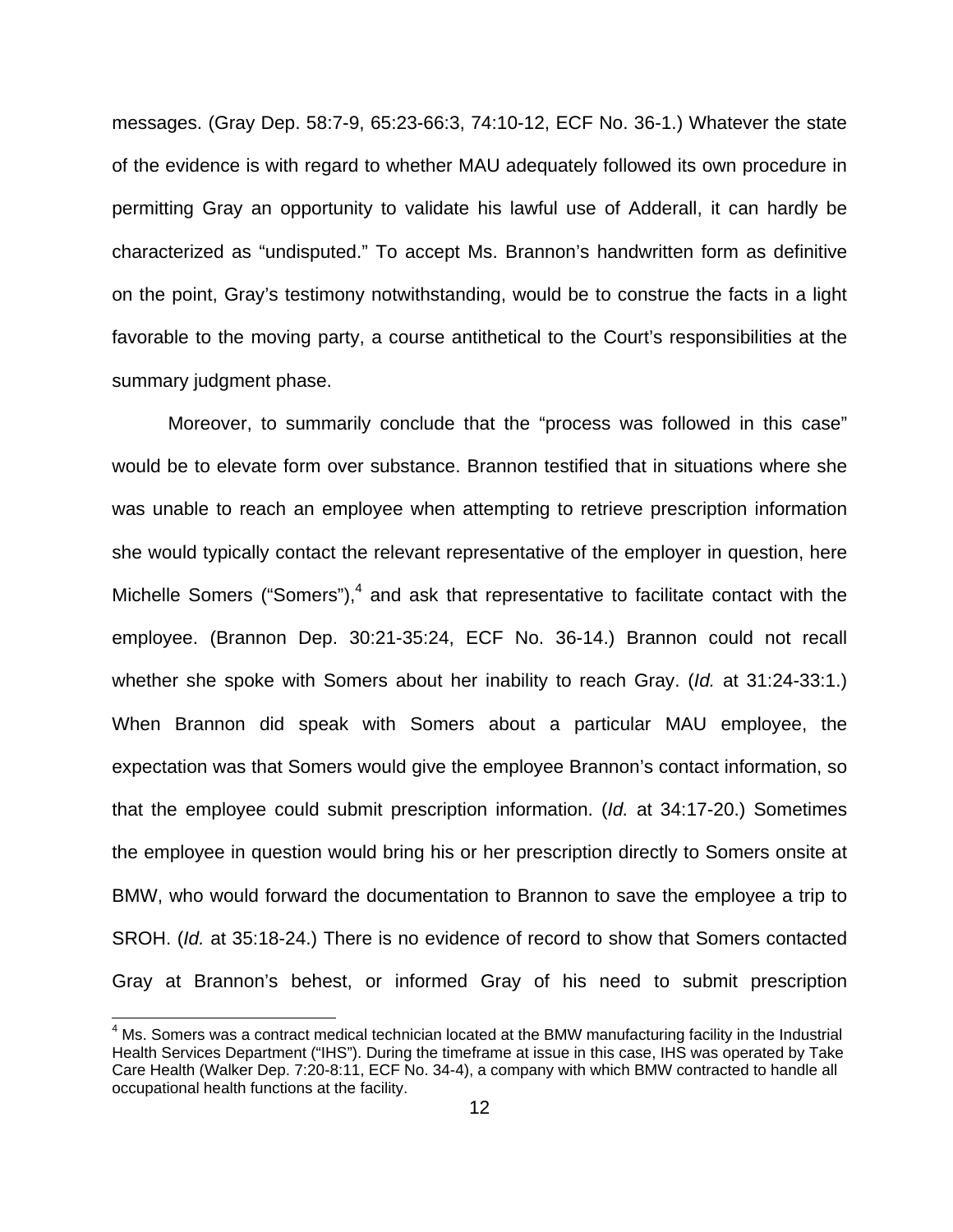information, neither is there any explanation as to why this typical safeguard was not employed. Furthermore, Devore and Rice testified that they regularly contacted employees to obtain proof of prescriptions themselves, whether in-person at the work facility or via written notification if the employee was out on medical leave. (Devore Dep. 15:22-16:10, 17:21-18:1, 27:20-28:4, ECF No. 36-12; Rice Dep. 21:12-22:1, ECF No. 36- 4.) But there is no evidence that either supervisor informed Gray of his need to provide a prescription to substantiate his valid use of Adderall.

Speculation about the cause of this communication breakdown has no specific utility to resolving MAU's objections, but it is worth mentioning that the likely reason why none of the onsite staff (Somers, Devore, Rice) communicated with Gray about providing a prescription, though he continued showing up to work until the day he was fired, is that both the initial onsite drug screen and hair sample test came back negative. It would appear that no one at MAU knew that the urinalysis was positive for amphetamines until SROH forwarded a certified positive result on February 8, 2013. In the February 11, 2013 email chain among MAU supervisors, Devore suggests that "[Gray] may just need to bring in his script for the medication." (Ex. 3, Rice Dep., ECF No. 36-4 at 9.) But Oakley responds that the MRO would have already investigated this possibility "before signing off on the screening." (Id.) Oakley's comments could certainly have had the effect of chilling any follow-up efforts by Devore and Rice prior to carrying out the termination, however unwitting that chilling effect might have been. In this context, MAU's assertion that it is "undisputed that the . . . process was followed in this case" seems unjustifiably self-congratulatory. The Court agrees with the Magistrate Judge that "Plaintiff's request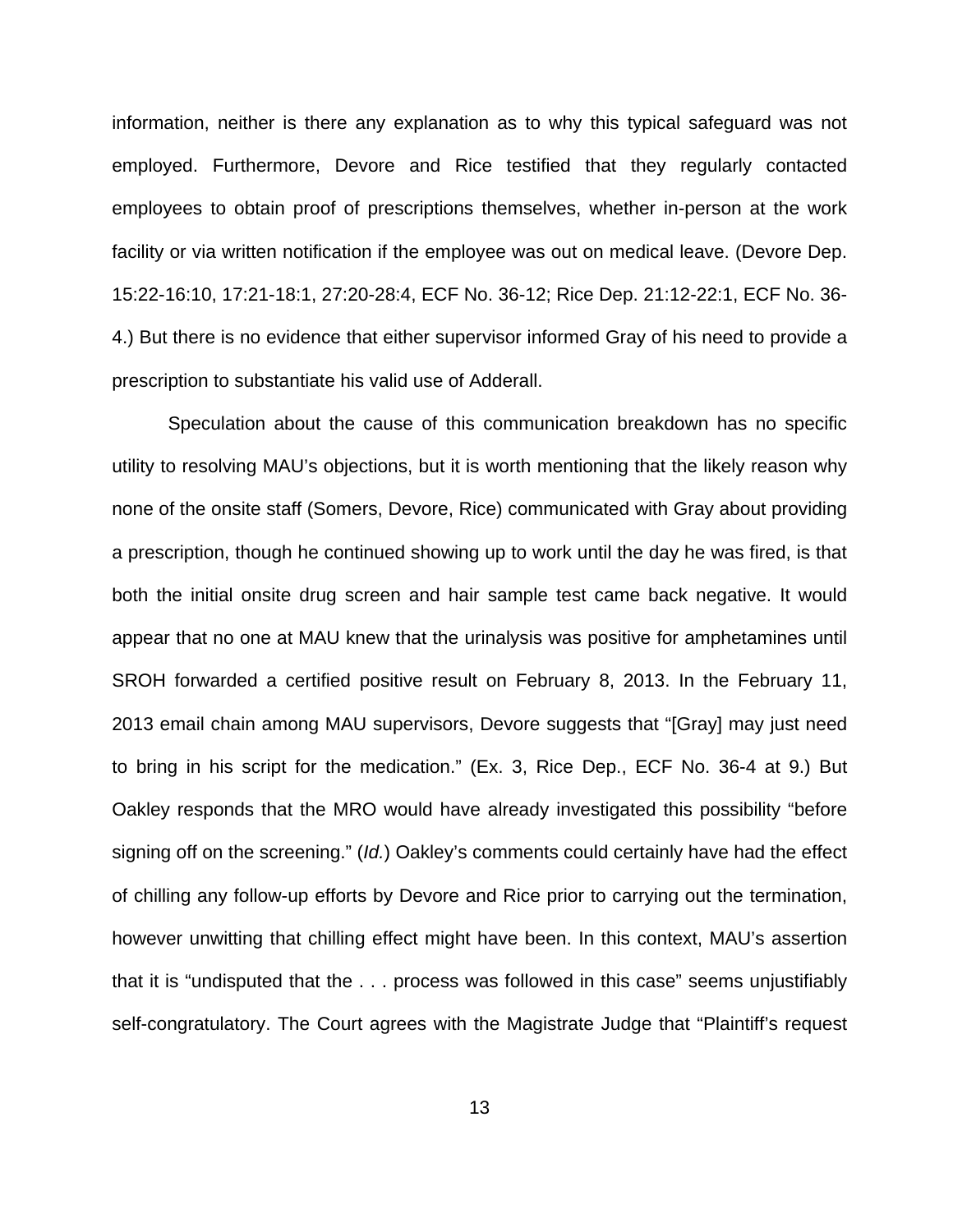to show proof of a prescription for Adderall could . . . be viewed as a request to extend the time during which he could provide proof of a prescription" and that "a reasonable jury could find that Plaintiff requested an accommodation" when he asked to be allowed to provide such proof. (ECF No. 42 at 18-19.) Accordingly, this prong of MAU's third objection is overruled.

The second prong of MAU's objection to the Magistrate Judge's conclusion regarding Gray's request for an accommodation is MAU's contention that the request was untimely because Gray had already been terminated at the time he asked to show proof of his prescription. Here, MAU relies upon the Fourth Circuit's holding in *Halpern v.* Wake Forest Univ. Health Scis., 669 F.3d 454 (4th Cir. 2012), for the proposition that a "post-termination" request for accommodation is untimely and need not be considered.

In Halpern, the Fourth Circuit held that a medical student's request for an accommodation was untimely where the student had engaged in various forms of misconduct prior to his dismissal from medical school:

By the time Halpern requested that the Medical School implement his special remediation plan [for his ADHD], he had already engaged in numerous unprofessional acts that warranted his dismissal, including acting abusively towards staff, multiple unexcused absences, repeated failure to meet deadlines, and tardiness. Thus, Halpern sought not a disability accommodation, but "a second chance to better control [his] treatable medical condition." Hill v. Kan. City Area Transp. Auth., 181 F.3d 891, 894 (8th Cir. 1999). This, however, "is not a cause of action under the ADA." Id. A school, if informed that a student has a disability with behavioral manifestations, may be obligated to make accommodations to help the student avoid engaging in misconduct. But, the law does not require the school to ignore misconduct that has occurred because the student subsequently asserts it was the result of a disability. Halpern's argument that he was owed an opportunity to continue at the Medical School and correct his misbehavior is, therefore, without merit.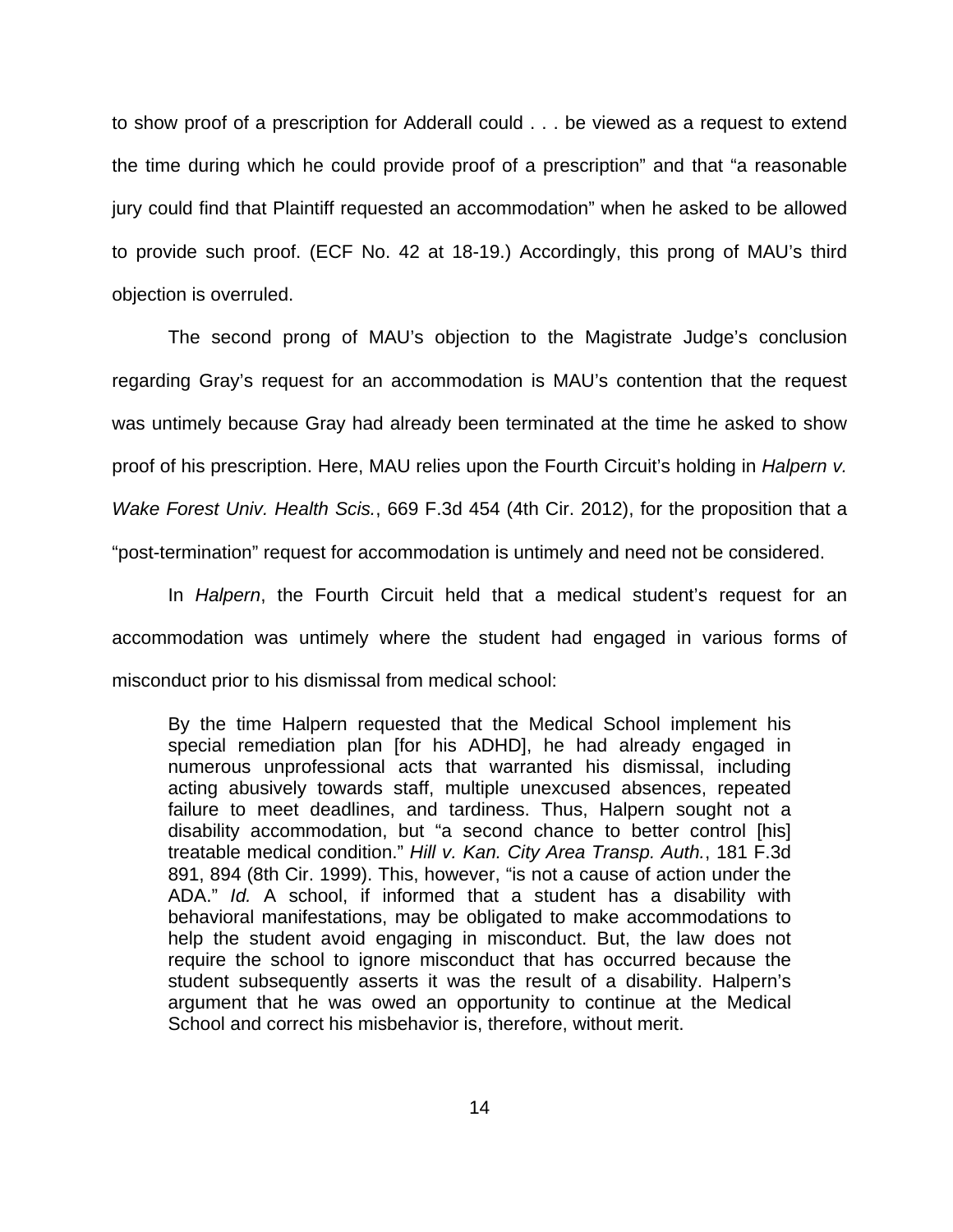Halpern, 669 F.3d at 465. The facts in Halpern are readily distinguishable from those at issue here. Mr. Halpern was dismissed from medical school for misconduct, and only after repeated wrangling, over a course of years, with the school administration regarding his medical needs and behavioral issues. See id. at 457-60 (detailing Halpern's poor performance and misconduct, mitigation efforts made by the medical school, and disciplinary proceedings leading to his dismissal). Here, there is ample evidence that Gray had a valid prescription, no evidence that he engaged in misconduct, and no evidence that his use of Adderall had any adverse effects on his work performance. Viewed in the light most favorable to Gray, the facts suggest that he only received actual notice of the requirement to provide his prescription information *during* the termination meeting itself. Given these circumstances, the Court agrees with the Magistrate Judge, and finds that a reasonable jury could conclude that MAU refused to provide a reasonable accommodation timely requested by Gray. See Kemp v. JHM Enterprises, Inc., No. 6:14-cv-02604-TMC-KFM, 2016 WL 859361, at \*5 (D.S.C. Mar. 7, 2016) (refusing to extend the holding of Halpern and denying summary judgment on accommodation claim where employee requested accommodation during his termination meeting based on conclusion that the employee "arguably did not have sufficient time or opportunity to request an accommodation" prior to such meeting).

 Finally, MAU asserts that the Magistrate Judge erred in finding that Gray's request obligated MAU to engage in an interactive process. (ECF No. 43 at 9-10.) MAU reasons that before it made the decision to terminate Gray, it had already engaged him in an interactive process through the MRO, via Brannon's attempts to reach Gray by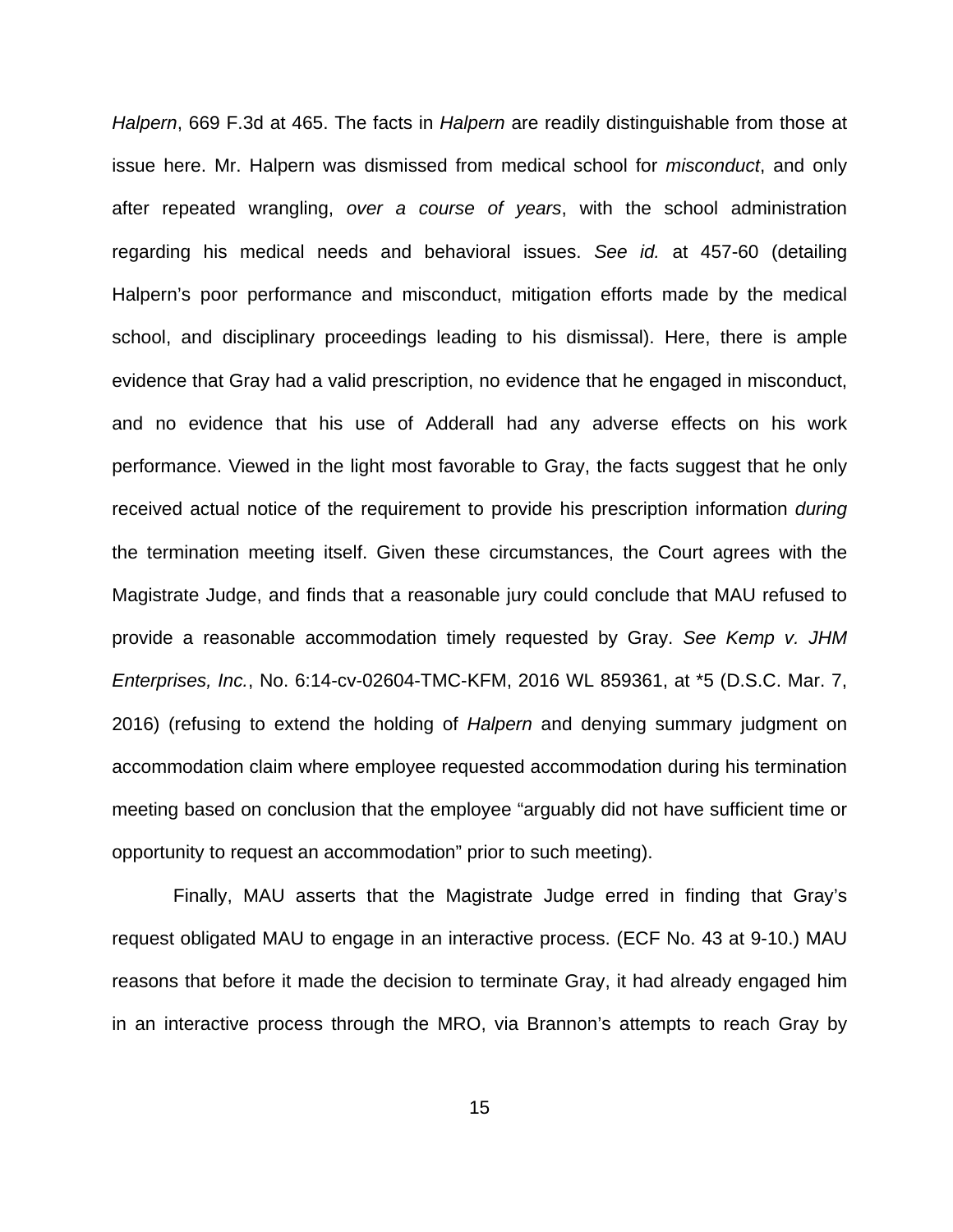phone. (Id. at 10.) Thus, argues MAU, the Magistrate Judge's finding ignores the interactive process that is built into MAU's drug testing policy and procedures—a process automatically triggered by certain positive results potentially caused by lawful medication—and requires MAU to engage Gray in a second interactive process. (Id.)

 This objection is too clever by half and ignores an issue of material fact previously explained by the Court. First, a given process can hardly be described as "interactive" in the absence of any contact between the relevant parties. Next, Brannon asserts that she made the required phone calls and left messages for Gray, while Gray states that he received no messages and was unaware of any missed calls. In addition, Brannon testified that, as a matter of course, she would follow up with the relevant employer representative, here Ms. Somers, whenever she was unable to contact an employee in the prescription verification process, and that Somers "always" got back to her once Somers reached the employee. (Brannon Dep. 31:2-23, 35:11-36:3, ECF No. 36-14.) But there is no evidence that Sommers reached out to Gray, and the facts construed in the light most favorable to Plaintiff dictate that he was not aware of the need to produce his prescription until the termination meeting. For these reasons, the Court agrees with the sound reasoning of the Magistrate Judge on these points. (See ECF No. 42 at 19-20.) The objection is therefore overruled.

### **Plaintiff's Objections**

 Plaintiff first objects to the Report on grounds that the Magistrate Judge erred in concluding that BMW is entitled to summary judgment on all claims. In this respect, the Magistrate Judge found that Plaintiff has failed to establish any involvement by BMW in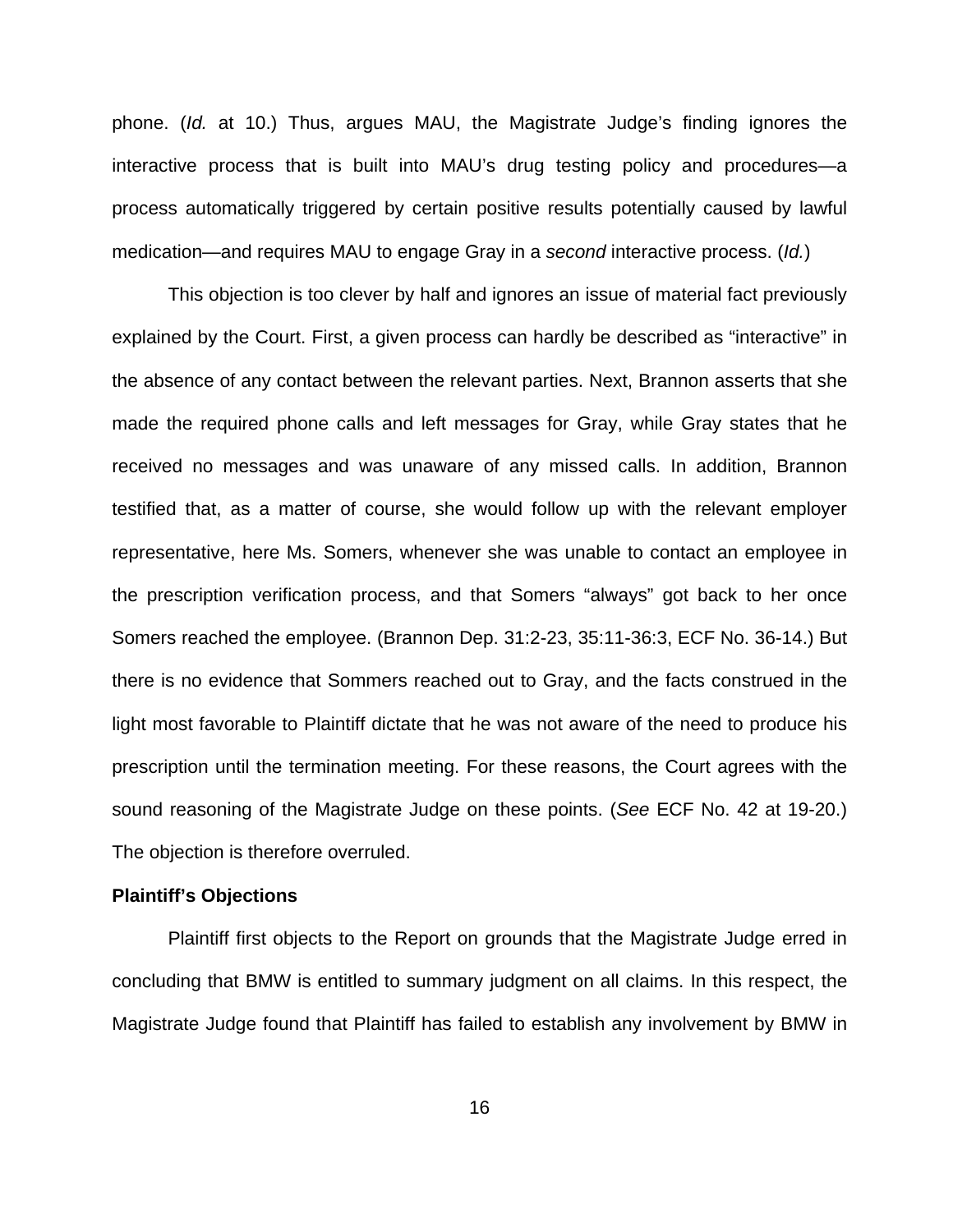the decision to terminate Plaintiff or in the alleged failure to accommodate. (Id. at 7.) Noting that BMW has conceded its status as Plaintiff's "employer" within the meaning of the ADA, due to its joint employment relationship with MAU, the Magistrate Judge nonetheless concluded, "nothing in the record supports a finding that BMW had any involvement in the situation after it reported the forklift accident to MAU." (Id. at 8 (citing Burton v. Freescale Semiconductor, Inc., 798 F.3d 222, 228 (5th Cir. 2015) ("[E]stablishing a 'joint employer' relationship does not create liability in the co-employer for actions taken by the other employer." (internal quotation marks omitted))).)

 Plaintiff objects to the Magistrate Judge's conclusion regarding BMW for two reasons: (1) BMW's argument that it was not involved in the employment decisions at issue was made for the first time in a reply memorandum and is therefore waived; and (2) the conclusion is incorrect on the merits because BMW is responsible for the acts and omissions of its agents. (ECF No. 44 at 3.) Plaintiff's waiver argument needs little discussion. In the statement of undisputed facts incorporated in BMW's summary judgment memorandum, BMW asserts that MAU made the termination decision and that "BMW Manufacturing played no role in the decision to terminate Plaintiff's employment. Rice would have notified BMW Manufacturing of Plaintiff's termination only after the decision was made." (BMW Mem. n.5, ECF No. 34-1 at 6 (internal citations omitted).) In making these assertions, BMW relies on the following testimony by Rice:

Q. Did you consult with anybody at BMW about [terminating Gray]?

A. We would inform BMW of the outcome, but not prior to.

Q. So by the time you consulted BMW, the decision had been made?

A. Right.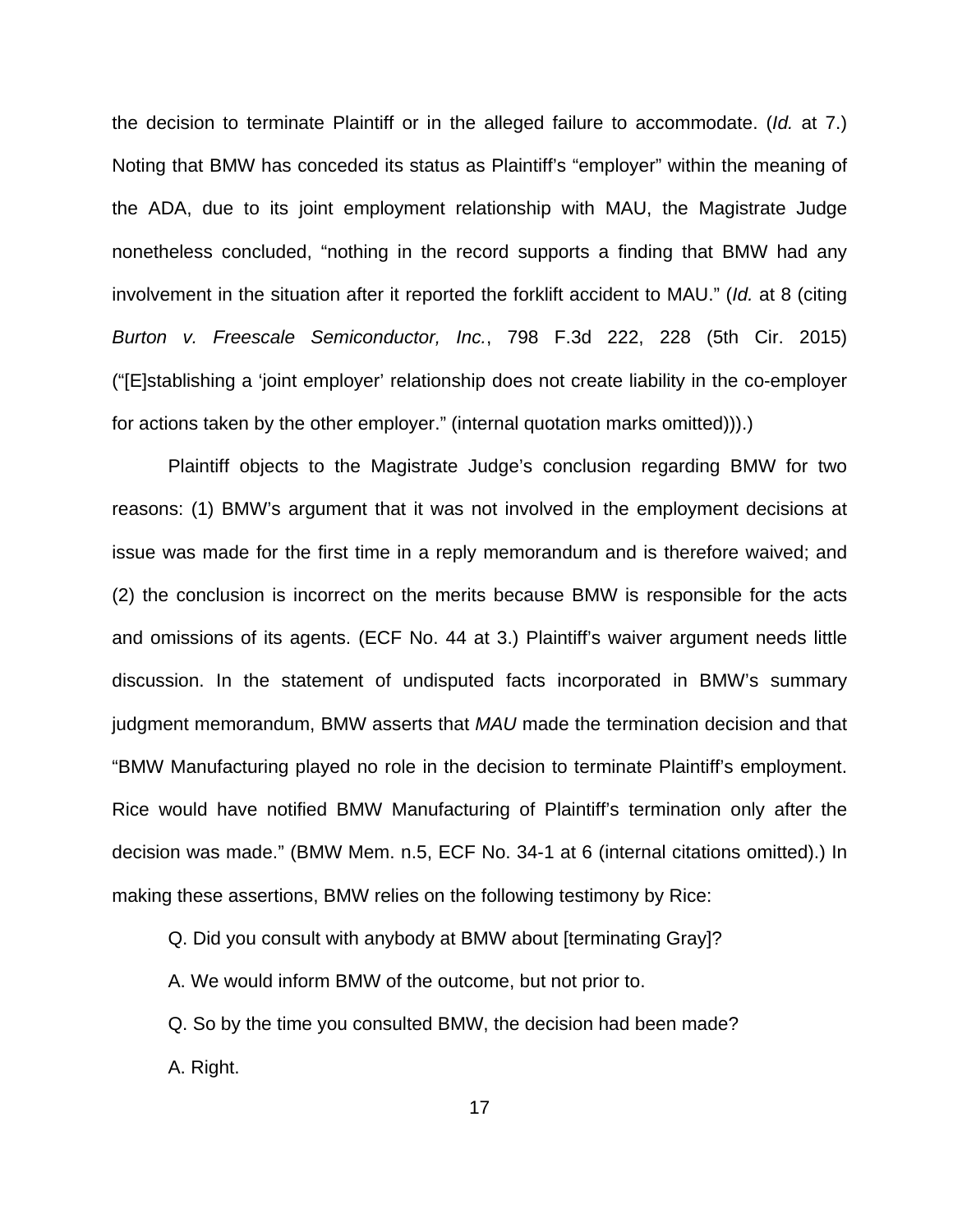(Rice Dep. 24:2-7, ECF No. 34-9.) Moreover, in the analysis section of the memorandum, BMW repeatedly states, in various ways, that MAU made the decision to terminate Gray, and that MAU relied on the certified test result from Dr. Alday in making that decision. (See ECF No. 34-1 at 14, 16, 20, 26.) The Court finds that these assertions by BMW sufficiently communicated BMW's position that it was denying any responsibility for Plaintiff's termination, and the argument was not waived. In any event, Plaintiff, through his objections, has now had ample opportunity to respond to BMW's position, and specifically to the case law that he complains BMW cited for the first time in its reply brief.

 Turning to the merits of whether BMW is responsible for the decisions of its "agents" in this context, the Court finds that there is no genuine dispute of material fact regarding BMW's involvement in the decision to terminate Plaintiff—it had none. Plaintiff makes a creative set of arguments that the "common thread among the . . . cases relied on by the Magistrate Judge is the application of ordinary agency principles," and "at least four agents of BMW had direct involvement in the series of decisions that led to Gray's termination, and BMW's Occupational Health Manager supervised the entire drug testing system." (ECF No. 44 at 6-8.) In particular, Plaintiff seizes upon the principle from Burton, Whitaker v. Milwaukee Cty., 772 F.3d 802 (7th Cir. 2014), and Williams v. Grimes Aero. Co., 988 F. Supp. 925 (D.S.C. 1997), that joint employers can share liability for discrimination when the plaintiff demonstrates that each defendant "knew or should have known of the discriminatory conduct and . . . failed to take those corrective measures within its control." Williams, 988 F. Supp. at 937 (citations and quotations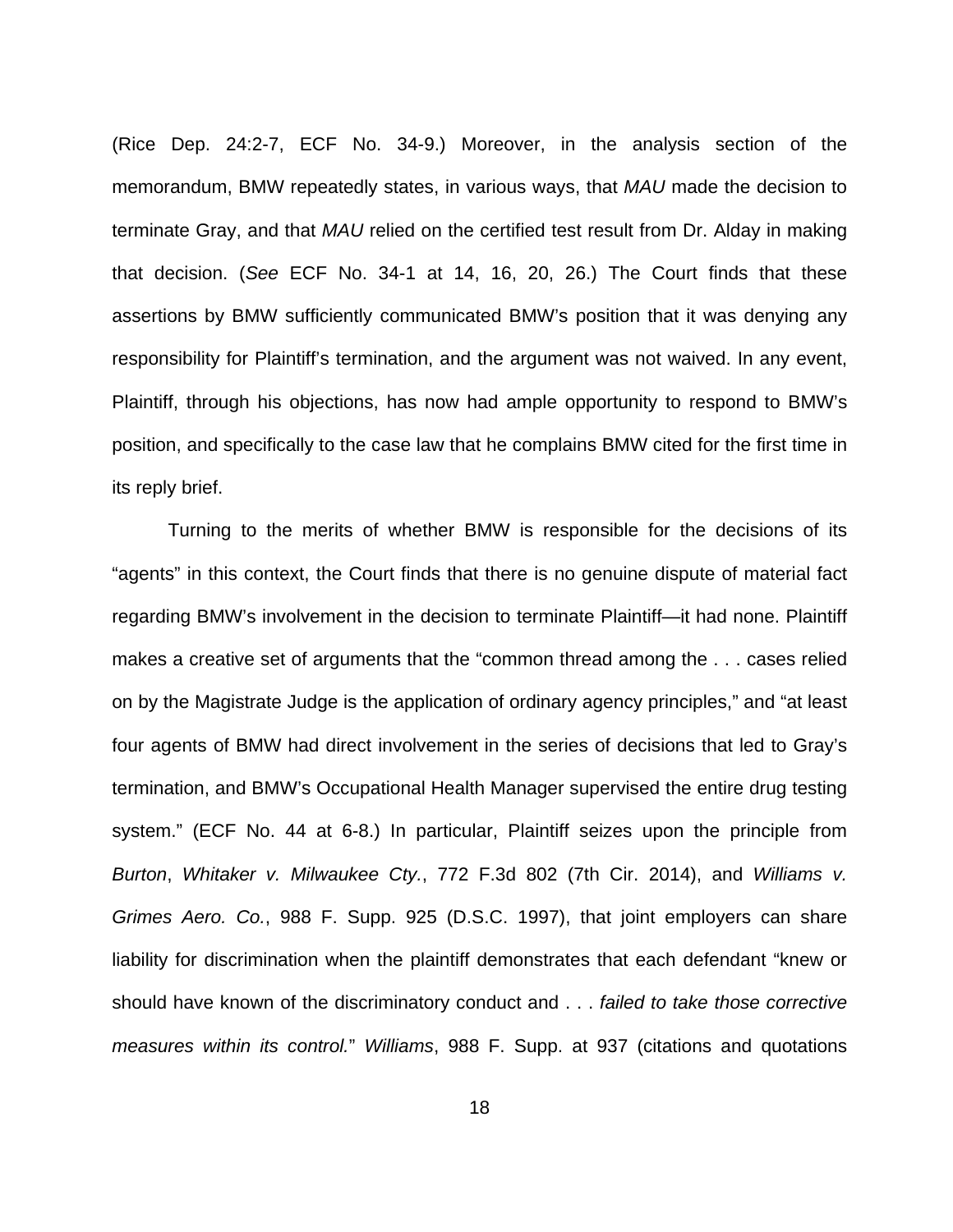omitted; emphasis added). But creative argument cannot change the facts of the case, and the factual record reveals no evidence that BMW had any involvement in the process of Gray's termination from the point where it notified MAU of the forklift accident that triggered the mandatory drug tests. $5$ 

 During oral argument on the objections, Plaintiff's counsel conceded that there is no authority to support the application of respondeat superior principles in the joint employment context and condensed Plaintiff's agency theory into the following reasoning: because BMW "retains control" over the drug testing process at all times, it "owns the actions" of the individuals involved anywhere throughout. This reasoning is fleshed out in Plaintiff's written objections, wherein Plaintiff lists various persons that played a part in Gray's drug testing—Angela Ballard (administrated Gray's drug test, Take Care Health employee), Dr. Alday (MRO, SROH employee), Michelle Somers (medical technician, Take Care Health employee), LaShaunna Brannon (drug screen coordinator, SROH employee)—and avers that because they were part of a process generally directed by BMW's IHS Department, albeit through contractors, BMW is answerable for their acts and omissions. (See id. at 9-11.) Specifically, Plaintiff argues that BMW should be held accountable for the putative failure by these individuals "to take corrective measures within their control" in the course of Gray's drug testing. Plaintiff further notes that BMW (1) established the protocol administered by MAU Human Resources in connection with positive drug test results, (2) paid for the drug testing of

<sup>&</sup>lt;sup>5</sup> BMW's notification to MAU consisted of an email from Glenn Tollison, Section Leader – Logistics, stating: "Tuesday evening Cordarius was moving a container inside from the 2.7 ramp and hit the operator panel for the hydrogen fueling station. Only the bulb covers for the indicator lights were broken. Security was called and a report was done. There was no one from MAU ARhere [sic] to report this to. I have included a picture of the panel." (Ex. 1, McWilliams Dep., ECF No. 36-5 at 4.)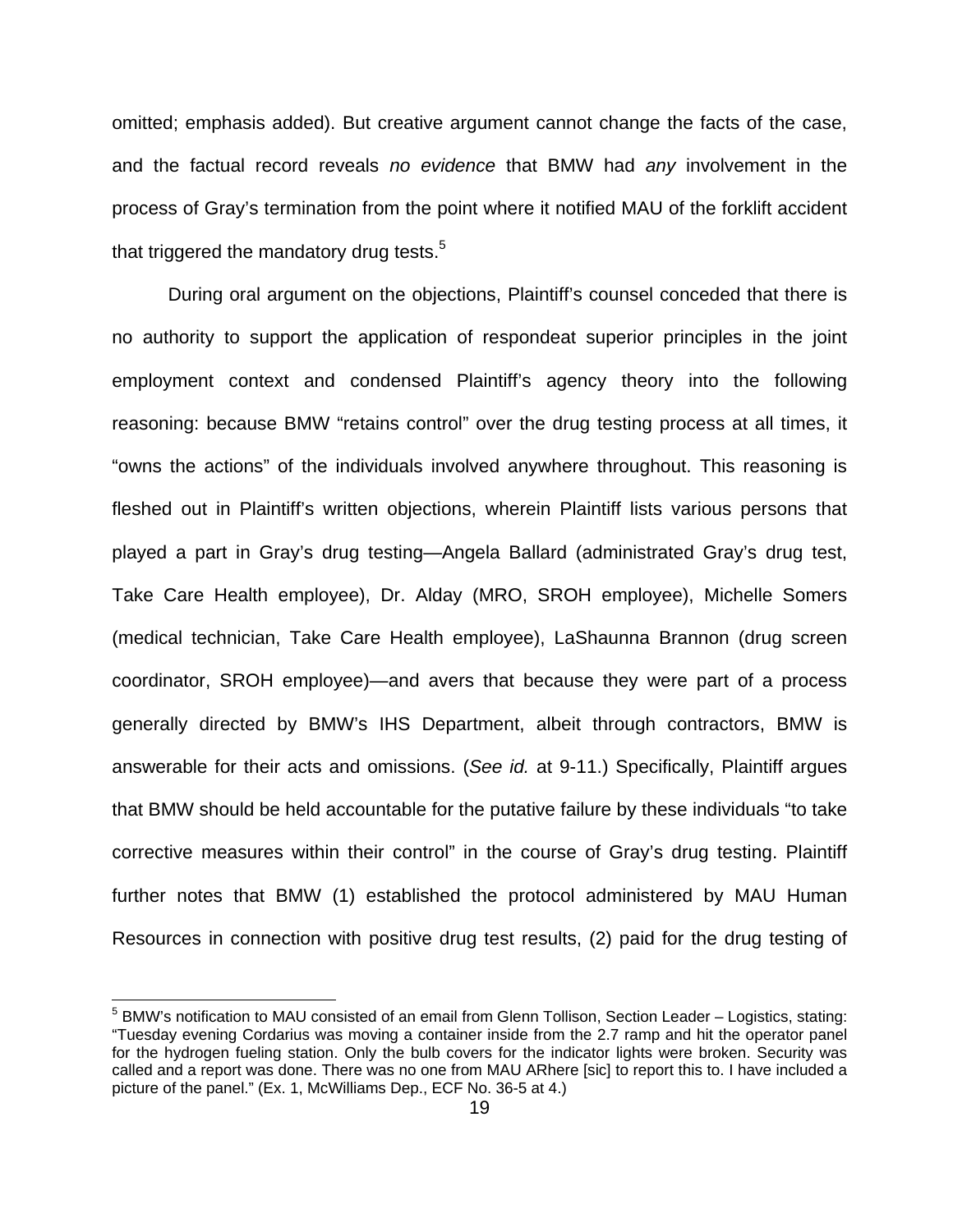MAU employees, (3) reserved the right to view drug test results of MAU employees, and (4) was made aware of all drug test results through its Manager of Occupational Health, Drew Walker. (Id.)

These "agency" arguments, while creative, are attenuated from the material questions in the case, and end up missing the point: the only individuals that can rationally be alleged to have discriminated against, retaliated against, or failed to accommodate Gray are all MAU employees. None of the individuals listed by Plaintiff played any role in the termination decision. Indeed, Rice's undisputed testimony reveals that BMW had no knowledge of MAU's decision to terminate Gray until after it was already done. (See Rice Dep. 24:2-7, ECF No. 34-9.) Plaintiff's claim that Mr. Walker, a BMW manager, "supervised the entire drug testing system" (see ECF No. 44 at 6) is particularly curious, given Walker's deposition testimony:

Q. So you, essentially, are the supervisor of that group, that IHS group?

A. Supervisor in which function?

Q. Do they report to you?

A. No. Well, they get their general oversight, but I am not their supervisor, per se. I don't administer their time. They report to their organization. I simply provide them direction to support BMW.

(Walker Dep. 6:20-7:3, ECF No. 34-4 (emphasis added).) There is simply no evidence that anyone at BMW "knew or should have known of . . . discriminatory conduct." See Williams, 988 F. Supp. at 937 (listing such knowledge as a prerequisite of liability in the joint employment context). Neither is there any evidence that the corrective measures which might have remedied the inchoate process of Gray submitting his prescription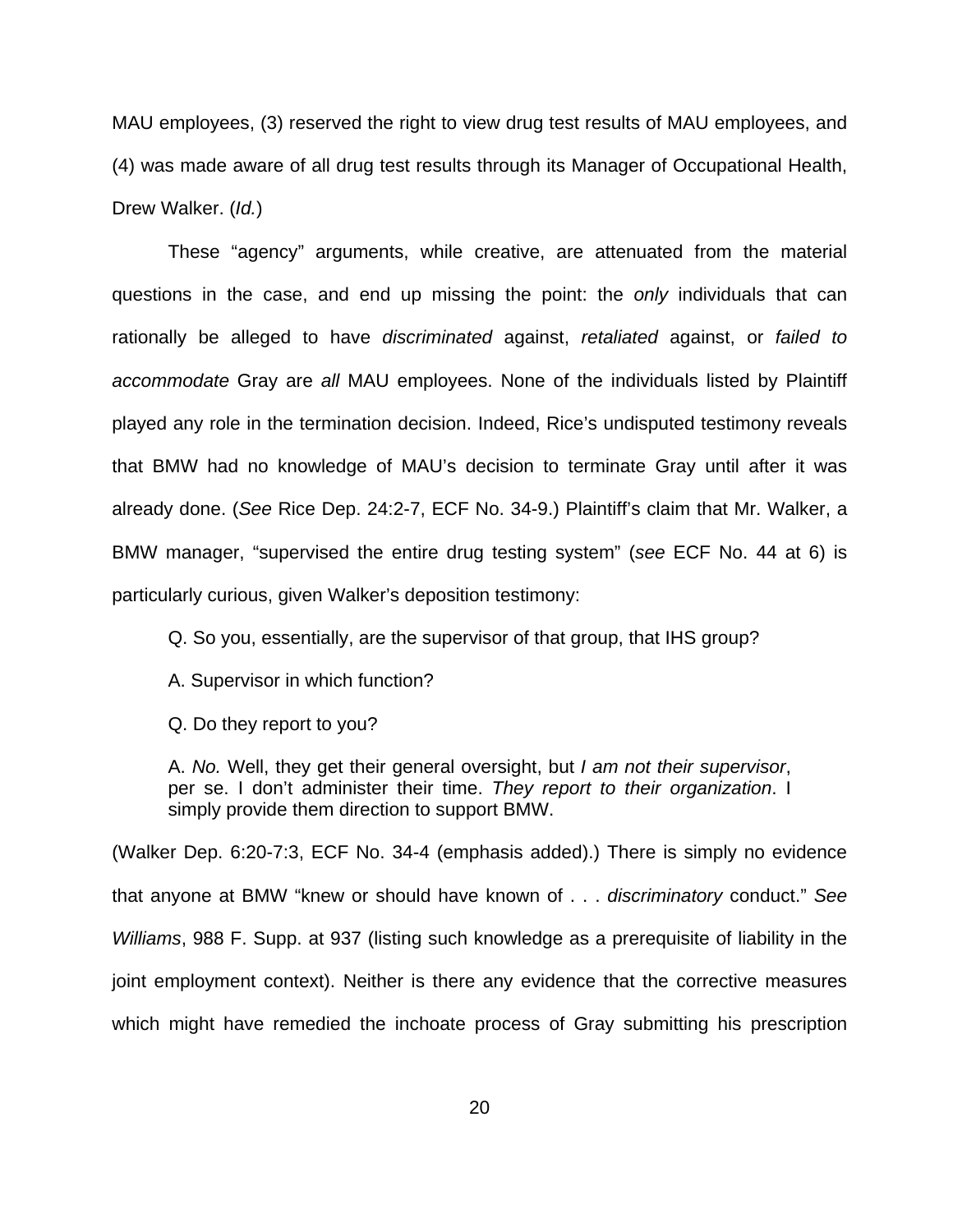information—e.g., Ms. Brannon making further efforts to contact Gray by enlisting the assistance of Ms. Somers—were within BMW's control in any meaningful sense. The Court declines to read Burton, Whitaker, and Williams as sanctioning "guilt by association" for discrimination in the joint employment context. Accordingly, Plaintiff's objection is overruled and summary judgment is granted as to BMW with respect to all claims.

 Plaintiff next objects that the Magistrate Judge erred in concluding, as a matter of law, that the explanation for Gray's termination was non-pretextual. (ECF No. 44 at 11- 17.) In her Report, the Magistrate Judge first acknowledged that "[a] deviation from normal business practices can illustrate pretext." Palomino v. Concord Hosp. Enters. Co., 126 F.Supp.3d 647, 655 (D.S.C. 2015) (citing Vaughan v. Metrahealth Companies, Inc., 145 F.3d 197, 201 (4th Cir. 1998)). However, where there is no evidence that the employer was motivated by a discriminatory animus, deviation from normal business practices creates no presumption of discrimination. Stiles v. Gen. Elec. Co., 986 F.2d 1415 (Table), \*4 (4th Cir. 1993) (unpublished) (stating that "deviation from established procedures creates no presumption of discrimination, especially when there is little other evidence supporting a finding of discrimination"). After reviewing the state of the evidence regarding MAU's knowledge of and reliance upon the certified positive test result, the Magistrate Judge concluded that "nothing in the record supports a finding that the decision to terminate Plaintiff was made for any reason other than a violation of MAU's Alcohol and Substance Abuse Policy." (See ECF No. 42 at 12-14.) Finally, the Magistrate Judge found that Plaintiff had not satisfied his burden of demonstrating a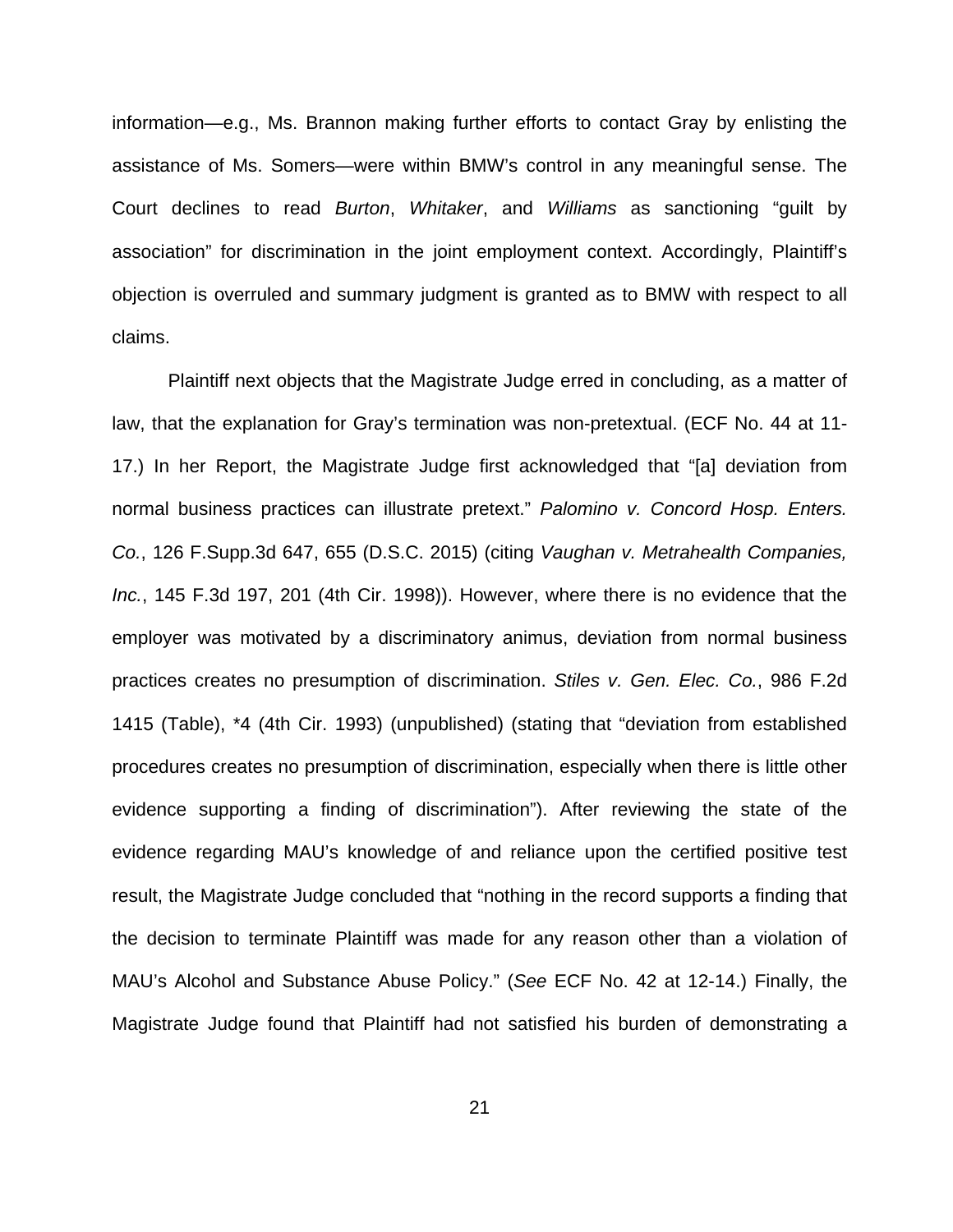triable issue on the question of pretext, see Guessous v. Fairview Prop. Invs., LLC, 828 F.3d 208, 217 (4th Cir. 2016) (holding that a plaintiff must demonstrate a "genuine dispute of material fact on the question of pretext sufficient to make [the employer's] proffered justification a triable issue"), "because the record does not support a finding that MAU's proffered reason for terminating Plaintiff is false." (ECF No. 42 at 14); see also King v. Rumsfeld, 328 F.3d 145, 154 (4th Cir. 2003) (Gregory, J., dissenting) ("To survive summary judgment . . . [a plaintiff] need not squarely rebut his employer's explanation. Instead, [he] must cast sufficient doubt upon the genuineness of the explanation to warrant a jury's consideration of possible alternative and discriminatory motivations for the firing.").

 In his objections, Plaintiff attempts to pick apart certain statements in the Report (see ECF No. 44 at 12-17), ostensibly with the goal of showing that if MAU knew Brannon failed to make contact with Gray during the prescription validation process, then a genuine issue of material fact must remain regarding the pretextual nature of the termination decision. But the conclusion of this conditional statement is a non sequitur. While not stated in these precise terms, Plaintiff's combined arguments essentially posit the following alternative scenarios as being mutually exclusive and jointly exhaustive outcomes of the drug testing policy when communication with the employee in the course of seeking prescription information is unsuccessful: MAU either (1) acts in a nondiscriminatory fashion by exhausting all possible efforts, both through its MRO and its own representatives, to contact the employee, or (2) acts in a discriminatory fashion when it "blindly" relies on a certified positive result after either the MRO or MAU's own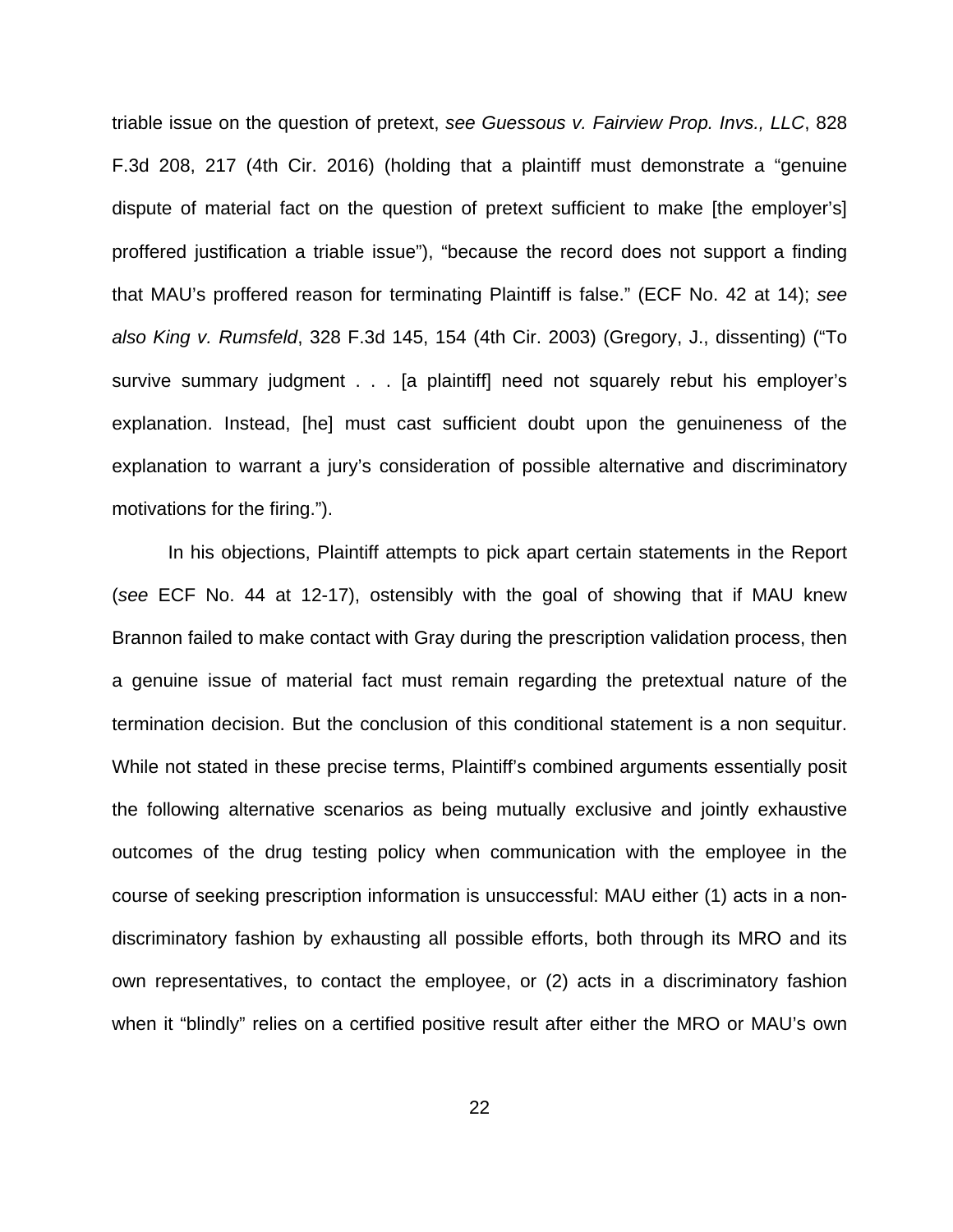representatives fail to make contact with the employee. This dichotomy is a red herring, constitutes too narrow a view of the factual contingencies involved in a termination scenario like Gray's, and ascribes discriminatory motive by default to conduct that is otherwise benign. It can be true both (1) that MAU knew Gray had not been successfully contacted during the course of the prescription confirmation process (for instance, by reading Brannon's form documenting her attempts to contact Gray), and (2) that Gray was fired based on MAU's non-discriminatory belief that the substance abuse policy had been violated.

One obvious inference that MAU might draw from the fact that the MRO failed to make contact with Gray, is that Gray did not respond to Bannon's communications because he had no valid prescription to produce. This inference could be simultaneously incorrect and innocent of discriminatory intent. More to the point, in the absence of any evidence to show that Gray's termination grew out of some alternate reason, there is nothing but speculation to support Plaintiff's assertion that MAU's reliance upon the certified positive drug test was pretextual. Nothing in the record suggests that the termination decision was based on Plaintiff's ADD, which, by his own testimony, was unknown to MAU until he disclosed it to Rice during the termination meeting. (Gray Dep. 74:1-75:7, ECF No. 35-2.)

Said another way, there is no evidence that MAU's reliance on the findings of the MRO was not in good faith. Viewed in the light most favorable to Plaintiff, the facts dictate that MAU knew the steps generally taken by the MRO in certifying positive drug screens, and knew that Brannon had been unable to contact Gray during the certification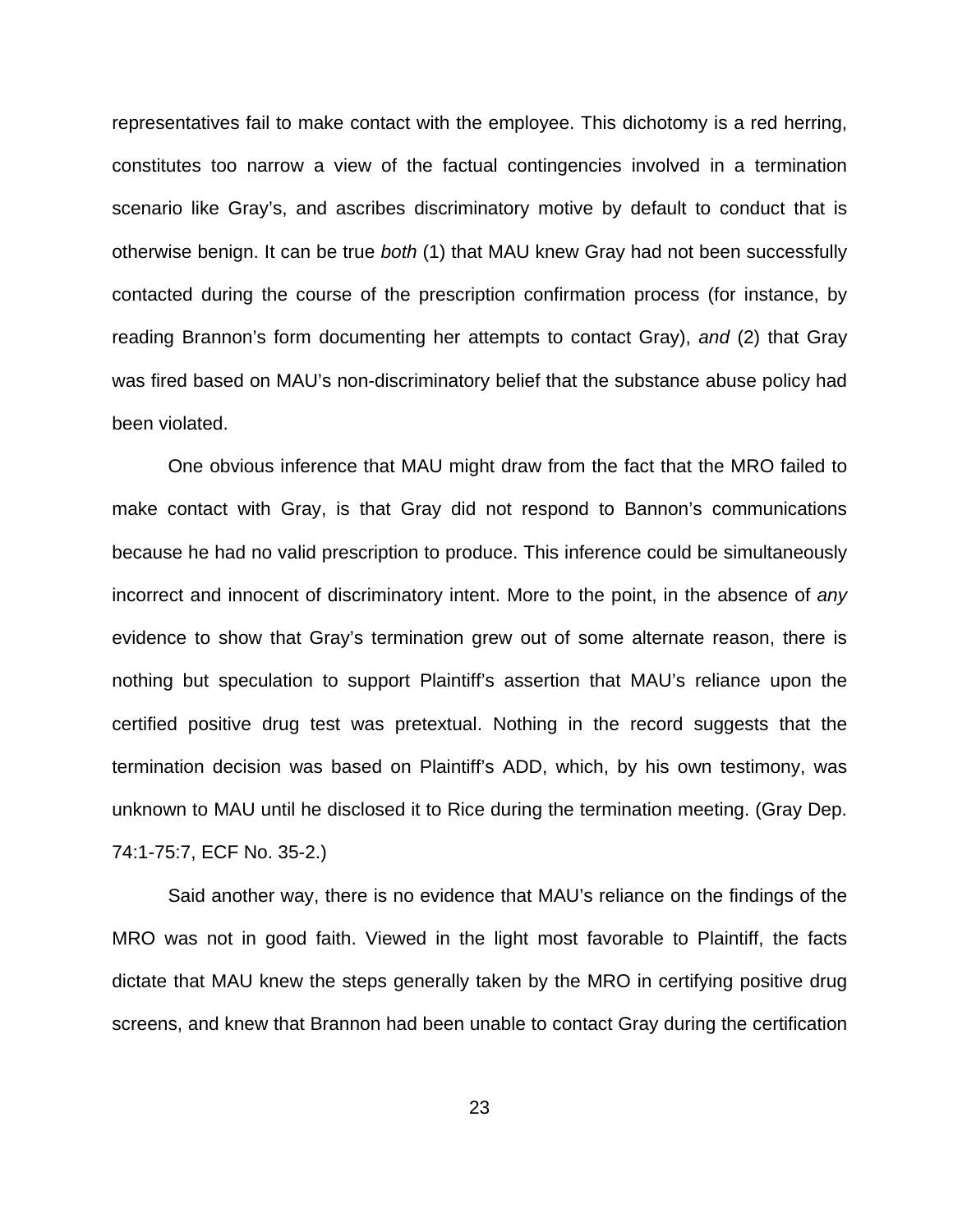process. They do not, however, dictate that MAU's reliance on the MRO's positive certification sprung from a nefarious motive, nor do they dictate that the lack of additional efforts by MAU to obtain Gray's prescription constitutes an actionable lack of due diligence. There are all kinds of reasons why an employee might choose not to respond to inquiries from a lab requesting prescription information related to a positive drug test, and there is no authority for the proposition that MAU was required to independently inquire into the potential reasons why Gray did not respond. The ADA does not impose an affirmative duty on employers to seek out the existence of potential disabilities that their employees have not otherwise disclosed, and the Court will not read such a duty into the statute. The scientific validity of Gray's test result—i.e. the presence of amphetamines in his urine—has never been in dispute, and Gray did not provide a copy of his prescription when the MRO initially sought it (albeit, he asserts, because he was unaware of Bannon's repeated attempts to reach him). As MAU artfully states in its reply to Plaintiff's objections, "Absent some evidence that MAU knew its MRO was not complying with the law in its administration and analysis of post-accident drug screens, MAU had no obligation to question the MRO's findings." (ECF No. 48 at 5.) Accordingly, the Court overrules Plaintiff's objections in this regard.

Finally, Plaintiff objects that the Magistrate Judge "weighed the evidence" and made a "credibility determination" when she "chose to believe the testimony of MAU's witness Dwayne Oakley in contravention of [summary judgment] standards." (ECF No. 44 at 16-17.) Plaintiff specifically takes issue with the following language from the Report: "[A] review of [the email exchange between MAU supervisors on February 11,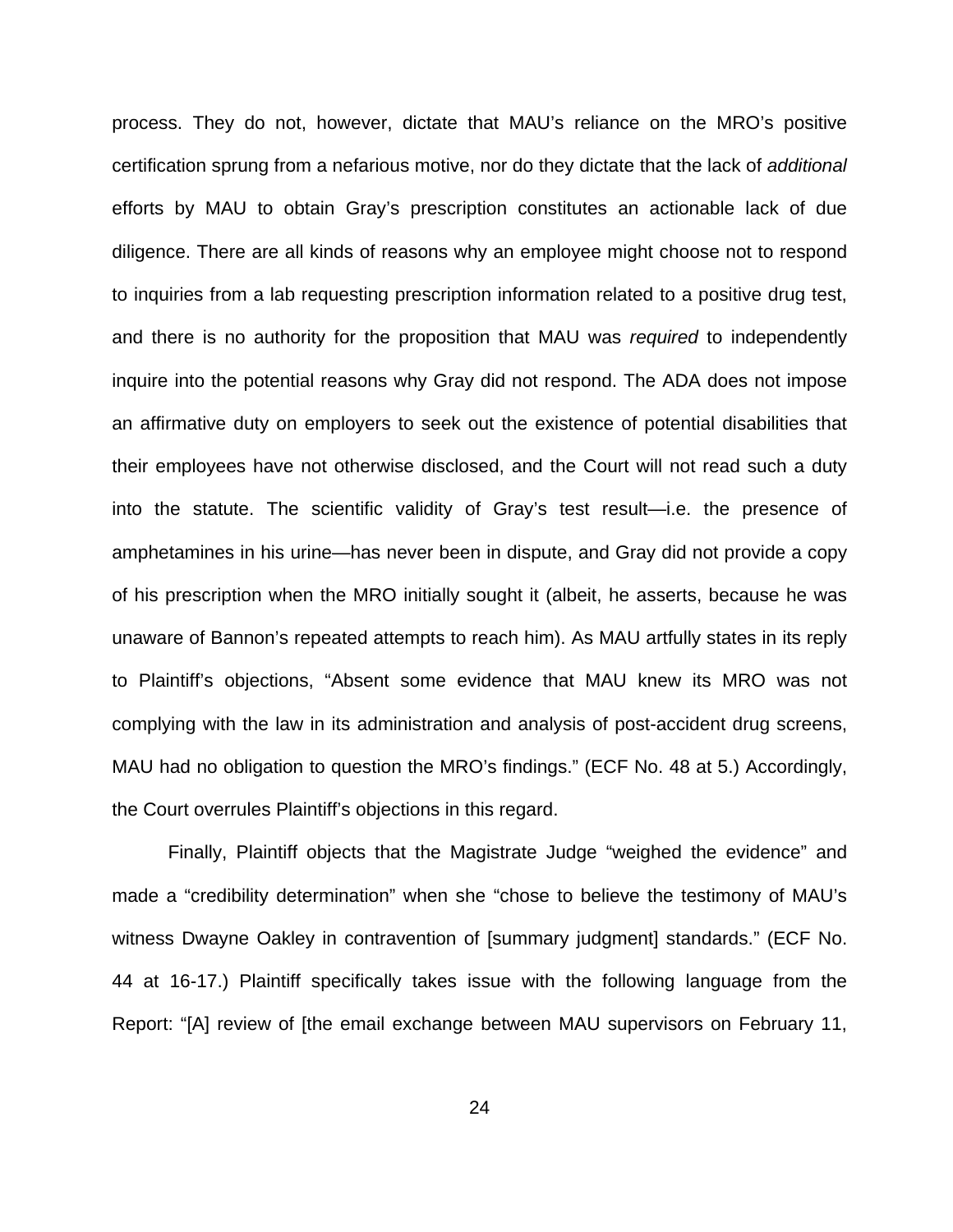2013] establishes that Oakley believed that, before the MRO certified the positive results, Plaintiff had been afforded the opportunity to produce a prescription." (See ECF No. 42 at 13 n.10.) Plaintiff argues that this conclusion amounts to an inference impermissibly drawn in MAU's favor, and that the Magistrate Judge erred by unduly ascribing superior credibility to Oakley's testimony regarding MAU's lack of involvement in the prescription verification process over conflicting testimony from Devore and Rice that they sometimes obtained the relevant documentation from employees directly. The Court disagrees with these arguments and overrules the objection.

The Magistrate Judge's observation about Oakley's statement in the February 11, 2013 email exchange does not turn on a credibility determination. The language with which Plaintiff takes issue is an excerpt from a footnote to the following sentence in the Report: "Moreover, Oakley indicated to others that the MRO would have contacted Plaintiff to discuss medications before signing off on the results." (Id. at 13.) The Court finds that this section of the Report accurately summarizes the import of the relevant communications between Oakley, Devore, and Rice in the email exchange. There is no evidence to support the notion that Oakley's statement represented anything other than his understanding of the procedure by which the MRO typically dealt with positive drug test results. To read more into the statement is to engage in pure speculation.<sup>6</sup>

Furthermore, to the extent there is any real conflict between Oakley's testimony about MAU's involvement in the prescription verification process, and Devore and Rice's testimony on that same subject, such conflict does not constitute a material issue and

 $6$  Plaintiff presumably engages in such speculation in an attempt to manufacture a dispute of material fact: "[A] reasonable juror might well conclude that Oakley wanted Gray to be fired and was actively attempting to keep his more conscientious colleagues from doing what they regularly did in other cases – reaching out to the employee to make sure he knew he needed to bring in his prescription." (ECF No. 44 at 17.)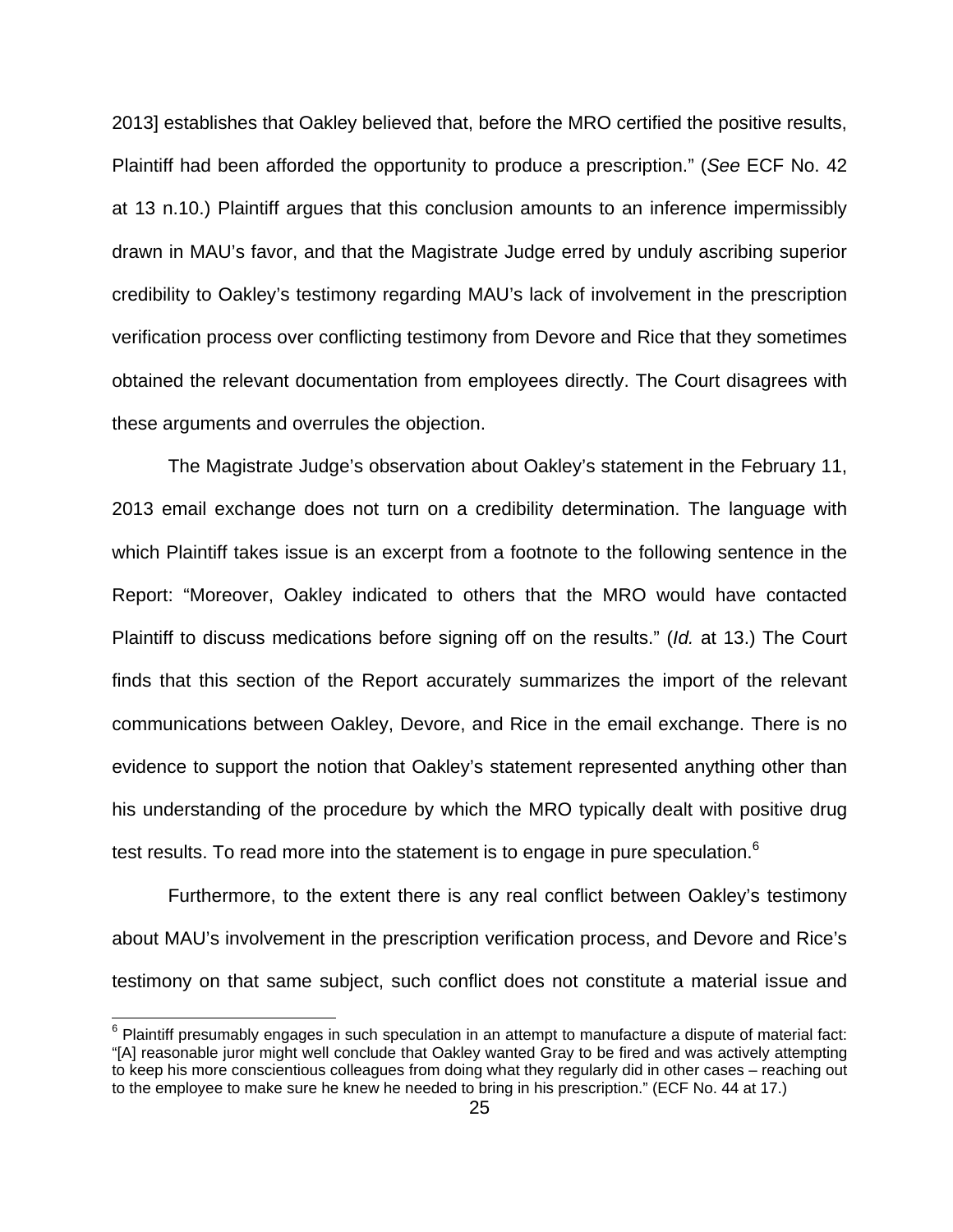will not prevent the granting of summary judgment. In response to the question—"Does MAU get involved in efforts to contact the employee to let the employee know that he or she needs to communicate with the MRO about a result?"—Oakley responded: "No. And, there again, we don't know about the results or any medication until the MRO has signed off, and that's really protection from a HIPAA standpoint that we're not getting involved in that communication between the two, so we've never been asked to do that." (Oakley Dep. 22:19-23:3, ECF No. 35-27 (emphasis added).) In response to questions about whether they would sometimes be the ones to reach out to an employee for prescription information Devore and Rice both indicated in the affirmative.<sup>7</sup> (See Devore Dep. 15:22-16:10, 17:21-18:1, ECF No. 36-12; Rice Dep. 21:12-22:1, ECF No. 36-4.) Whether Oakley was answering a different question than Devore and Rice, or whether he simply had a different understanding of MAU's involvement in the prescription verification process than his colleagues, $<sup>8</sup>$  there is no evidence of a discriminatory motive</sup> behind his testimony. Likewise, there is no evidence that his comment in the email exchange was intended to prevent Devore and/or Rice from obtaining Gray's prescription. While it is true that all reasonable inferences must be drawn from the underlying facts in the light most favorable to the party opposing summary judgment, see Tuck v. Henkel Corp., 973 F.2d 371, 374 (4th Cir. 1992), cert. denied, 507 U.S. 918 (1993), "'[p]ermissible inferences must still be within the range of reasonable probability .

 7 When asked whether the initial onsite drug test after Gray's workplace accident was negative or positive, Rice incorrectly responded, "It would have been positive." (Rice Dep. 22:2-4, ECF No. 36-4.) As already discussed (supra at 13), the Court cannot help but observe that a negative onsite test would likely affect Devore and Rice's motivation to seek prescription information from Gray. In other words, they may very well have had no reason to know that prescription information was required until the certified positive result was forwarded by the MRO to MAU.

<sup>&</sup>lt;sup>8</sup> At all times relevant to the case, Dwayne Oakley was MAU's Site Manager at BMW Manufacturing Co.; Jody Devore was MAU's Human Resources Manager; Ronnie Rice was an Associate Relations Leader for MAU.